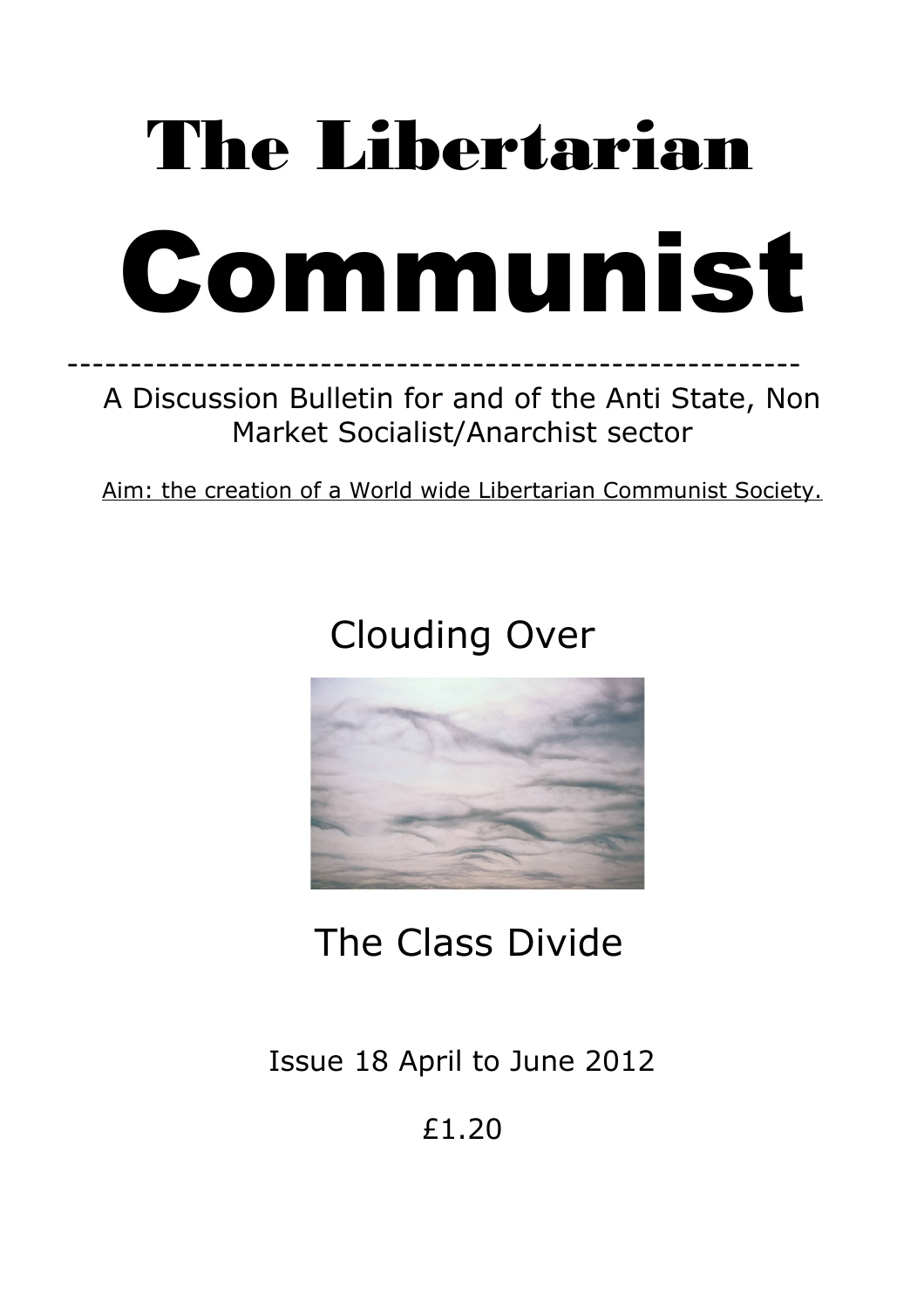**The purpose of The Libertarian Communist is to promote discussion amongst the Anti State, Non Market sector irrespective of whether individuals or groups consider themselves as Anarchist, Communist or Socialist as all such titles are in need of further qualification. If you have disagreements with an article in this or any other issue, wish to offer comment or want to contribute something else to the discussion then please get in touch. If any article focuses on a particular group then that group has, as a matter of course, the right to reply. So please get in touch with your article, letters and comments. You can do this by contacting lib\_com.bull@mail.com or writing to Ray Carr, Flat 1, 99 Princess Road, Branksome, Poole, Dorset BH12 1BQ.**

==========================================================================

# **Contents**

Page 2: **Welcome to Issue Eighteen**

Page 3: **An ASNM Grouping: A Critical Evaluation: Martin Bashforth**

Page 3: **A Reply to Martin**

Page 7: **Seeing through the Class Divide: Joe Hopkins**

Page 10: **Organization for Revolution: Stefan**

Page 16: **Occupy: Some Personal Comments: Dave Flynn**

Page 17: **Text of a leaflet handed out at a Occupy Boston (USA) meeting (December 2011)**

Page 19 **Contact details for groups in the anti state, non market sector**

# **Welcome to Issue 18**

This issue starts off with a debate about the attempt to develop an Anti State, Non Market umbrella grouping. Martin Bashforth questions the need for such a development; our reply attempts to deal with the misconceptions over what is being proposed and his general disagreements. We hope that this will clarify the issue to some extent but would like further input from others who share the stance taken by the LC that such a development would be a positive move forward. In his article; *"Seeing through the Class divide",* Joe Hopkins makes a detailed examination of how capitalism succeeds all to well in obscuring the fundamental class division based on the ownership and non ownership of the means of life. In *"Organization for Revolution",* Stefan develops the debate about the pros and cons of parliamentary road versus direct action by taking a more overall look at the strengths and weaknesses of various methods of organising for revolution and beyond it, arguing that no one method is revolutionary of itself. This theme is in many ways developed by Dave Flynn in: *"Occupy: Some Personal Comments".* Dave looks at the positive and negative aspects of the Occupy movement in London and makes the point that as regards movements that are starting to confront capitalism we should not become fixated on a particular form. Continuing with the Occupy theme we include the text from an interesting leaflet handed out at a meeting of the Boston (USA) Occupy movement last December. A special thanks to all the contributors to this 20 page issue.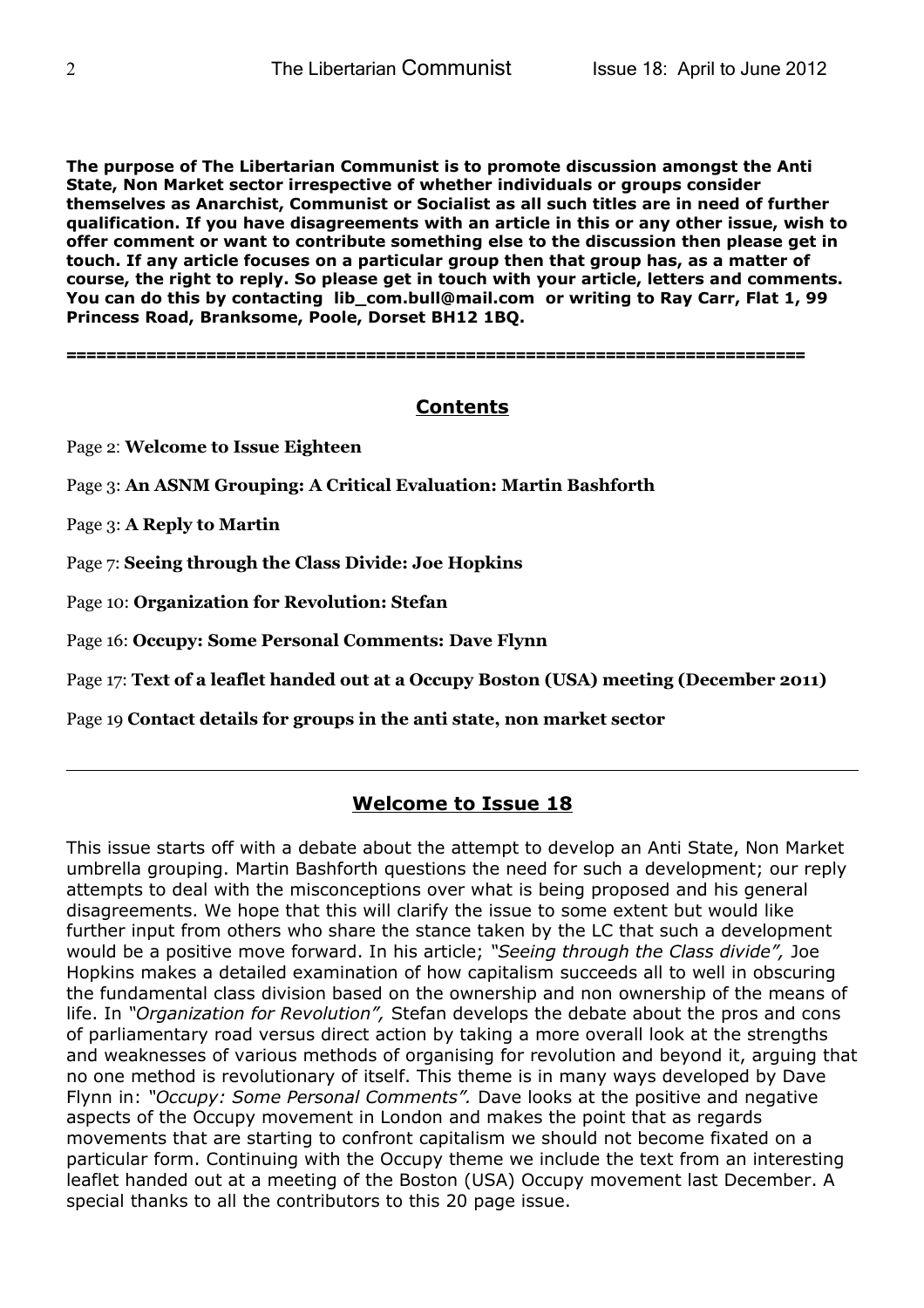#### **An ANSM Umbrella Grouping: A Critical evaluation**

I understand that you are not proposing yet another 'Libertarian Communist' group, which is good to hear. Most of those that already exist do have a specific rationale peculiar to each one as a project in its own right. However I am not clear what an 'umbrella group' would actually achieve. It is suggested that it 'could play a role in developing the sector as a whole', 'promoting ideas', 'playing an educational role' and possibly 'coordinating', though what it would coordinate is not specified. These are things existing groups already do and I think that there is already a great deal of this co-operation across 'sectarian' boundaries.

Perhaps it is assumed that existing groups would wish to collaborate together under this umbrella in a more formal way than is already done? That would mean, in the UK for example, the Anarchist Federation, Solidarity Federation, the IWW, The Commune, the syndicalist grouping around Solidarity magazine, etc. etc. I cannot see why they would wish to do this without some tangible benefit and without the effort involved diverting their energies away from their own projects. While individual, non-aligned socialists might benefit from 'belonging', I suspect they would inevitably find themselves drowned out by spokespersons from the main groups. The discussion would go round in circles because of different strategic concepts. This tedium has been evident in the pages of TLC with debates on the finer points of SPGB tenets.

'World in Common' may have been a worthy idea, but as of the time I write this their website was last updated 25 April 2010 and before that February 2008. This hardly suggests much active interest, though it does link to an email discussion forum and to a separate blog, 'Spaces of Hope', both of which are more lively and

concerned with events. I understand the explanation of your personal reluctance to support the World Libertarian Socialist Network and their plans to become more of an umbrella group. But is not this kind of delimitation not just another form of sectarianism? Will we not now end up with two, slightly different, umbrella groups that significantly overlap? What would be the point of that?

There is a natural process already going on at local level with over-lapping and cooperation between many of the groups mentioned above and others not listed. For example: specific campaigns like the Guildhall cleaners in London; the creation of Tyneside Solidarity up in Newcastle; jointly organised bookfairs; and through the medium of local anti-cuts groups, anti-war coalitions and community campaigns. This grassroots co-operation is more appropriate to libertarian socialists than a top-down approach, which tends to create platforms for selfappointed stars, as well as fuel for takeover attempts, such as happened with the National Shop Stewards Network. The local process frequently encompasses much wider groupings, including those new to ANSM ideas, successfully and courteously, without creating artificial barriers. Let co-operation evolve naturally at the local level and federate later when mutual trust has been built at the grassroots. It is happening right now.

# **Martin Bashforth, York**

# **A Reply to Martin**

Thanks for your contribution Martin. In the article that Martin is responding to we mentioned about the need to have an open journal where points of disagreements could be openly aired so we are pleased to include this critical piece regarding what we termed as an *"umbrella"* group for the anti state, non market (ASNM) sector. The term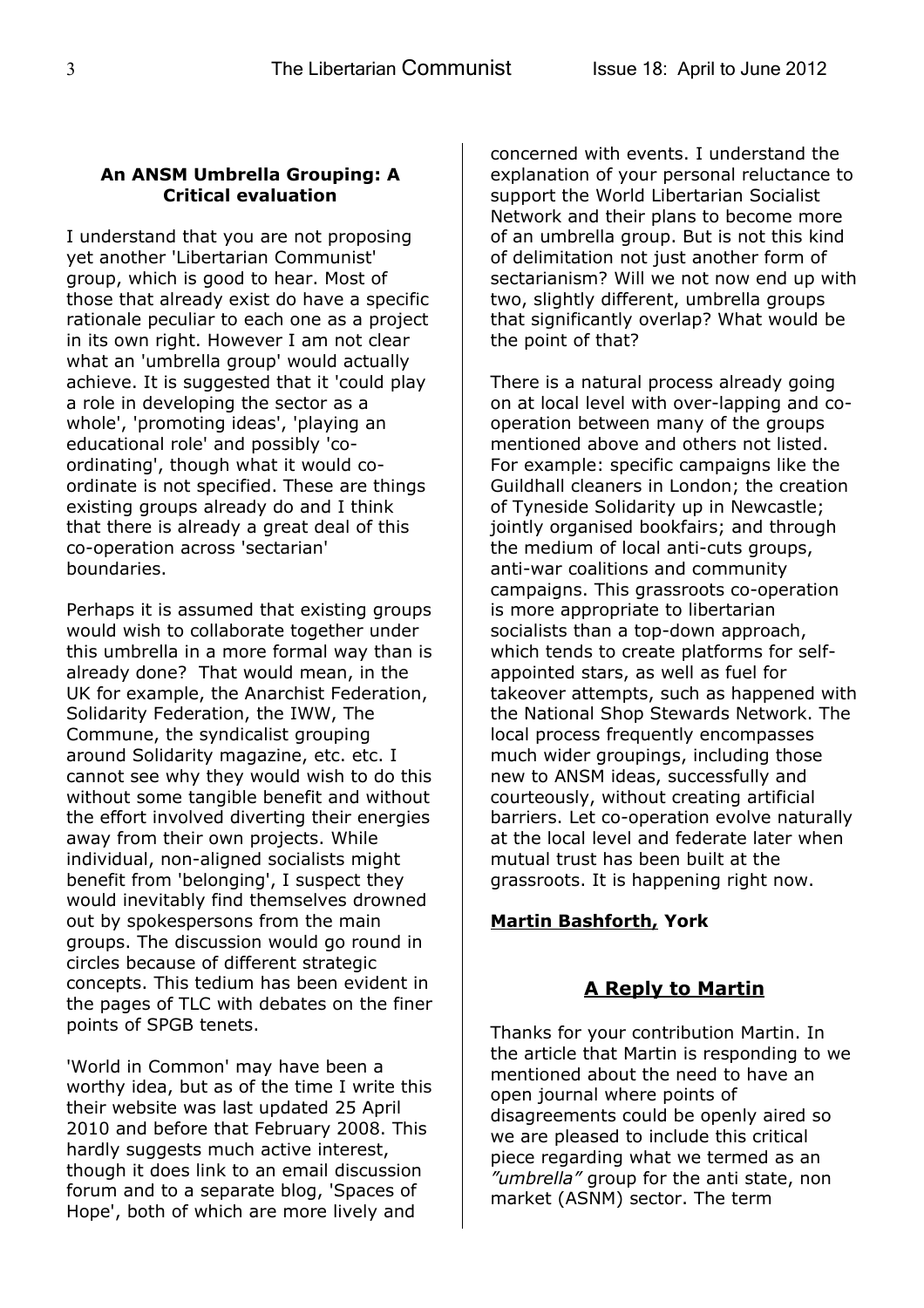*"umbrella"* might be problematic but it is meant not in the sense of bringing together all the relevant groups under one roof but in covering the overall aims of the ASNM sector as a movement in itself. Parts of Martin's article are disagreements and other parts are misunderstandings so let's deal with the latter first.

There seems to be three basic misunderstandings: 1) That what we are discussing is about already existing ASNM groups joining or collaborating together in an umbrella group: 2) That it is about setting up a new organisation: 3) That we are opposed to the World Libertarian Socialist Network, (WLSN) and its attempt to set up such a grouping. **Point 3** is best dealt with first because we would not want members of the WLSN to get the idea that the LC regards them as anything but comrades, infact the editor of the LC is still a supporter/member of WLSN. Why some LC supporters took a few steps back from the WLSN project was over one particular issue, the inclusion of "Market Socialists", we felt that including them was casting the net too wide and away from the conception of the ASNM sector and it appeared that the World in Common grouping which was set up to promote ASNM Socialism/Anarchism would therefore be a better avenue. Martin, in fact, has a good point; the setting up of two such groups with only minor differences would make no sense. As someone has already indicated in a private mail it would be better for the two groups to merge, how problematic that would be is another matter. What has become clearer since our last issue is that the setting up of any umbrella grouping is a process that is will take some time to develop.

**Point 2:** we would not be setting up another organisation as both WiC and WLSN are already in existence but the point is there is a need to develop them as more than just on-line entities. Martin is right about the WiC website, it needs updating on a regular basis and this is something that will be part of the

rejuvenation process that is being proposed.

The **first point** about the umbrella grouping seeking to unite all ASNM groups under its banner or groups collaborating under its wing is not what is being proposed at all. Such a move would, we believe, achieve nothing and be counter productive as it would probably just collapse owing to internal strife. The proposed grouping would not interfere with any existing group but membership would be open to members of those groups as individuals and this would not affect their retaining membership of whichever ASNM group they belonged to. Why might they wish to join? Probably, because they felt that promoting the sector as a whole is, at least as important, or perhaps more so, than just promoting one particular group or strand. Perhaps because they felt it was time for a more open type of movement. The grouping might also attract people who are inclined towards the concept of a society without a state or market but do not find any existing group to their liking and might be attracted to something less doctrinaire.

Now to points of disagreements: One of Martin's main points is about the cooperation and co-ordination that already exists between groups at local level and that this is better left to the groups themselves rather than being centrally imposed. This, he seems to suggest, makes any proposal for an umbrella group for the ASNM sector unnecessary. It is good to hear about such co-ordination but where the idea comes from that what is being advocated is a top down approach where orders are given out from the centre and have to be followed locally is a mystery, no we have not been converted to *"Democratic Centralism"* Although we can be accused of being speculative the article infact argued for the opposite. LC issue 17, page 5; *"Firstly any type of local organisation, for simplicity lets call them branches, should be autonomous and be able to engage in forms of activity of their own choosing without recourse to any*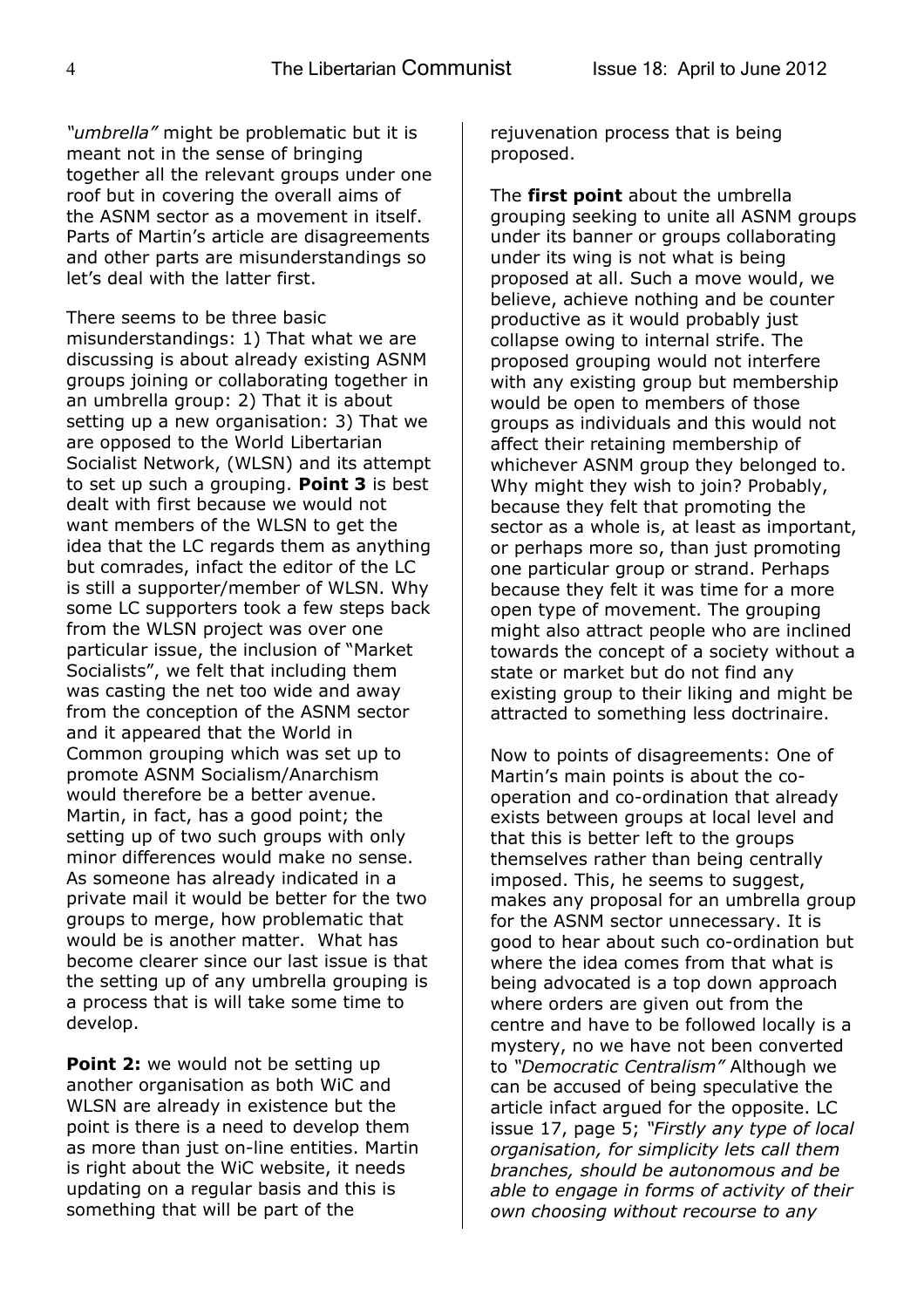*ratification from any centralist body"* In the same article, page 6: *"So regarding structure there should be no need for a standing central body".*

It does appear that in some areas there has been some co-ordination between the Anarchist Federation (AF) and Solidarity Federation (SF) and this may well include other groups. Such moves are very positive but some of the groups Martin mentions in this regard are not specifically ASNM groups Secondly We would presume that the sort of co-ordination Martin refers to is limited to groups who would describe themselves as anarchists. Any sort of co-operation and co-ordination is good news but the point is that the ASNM sector is made up of anarchist and non anarchist groups. An umbrella grouping would not have any negative effect on such co-ordination. Firstly this type of co-ordination would not be its main objective but if we were to speculate on what it might do in such circumstances then if the members in it from differing groups felt it could play a role in such coordination then so be it. However if such co-ordination was happening without such intervention we must presume that there would be no need or point in disturbing such a positive development.

Martin mentions book fairs, now maybe the ones he is referring to are open to all groups in the ASNM sector and book fairs are a good way of getting knowledge of anti state, non market socialist ideas to a wider audience. My own experience has been with anarchist book fairs and whilst we are supportive of them they would be improved by allowing groups to attend them whose only difference to anarchist groups in the ASNM sector is that they stand candidates in elections, especially since there often seem to be groups with stalls who bare less resemblance to anarchist ideas than the groups who are denied participation. So when feasible, at a time when there are sufficient numbers active in the kind of grouping we are proposing the aim would be to organise

book fairs in which all the groups in the sector could participate.

Martin asks the question; what would an umbrella group achieve? Well firstly it would aim at developing a more open movement. Its literature would promote and provide information on all groups that make up the ASNM sector, the WiC and WLSN websites do this at present. It may be true that some other groups also provide links on their website to other groups but these are generally confined to the concept of other anarchist or socialist groupings whichever part of the divide they come from.

As indicated in the article in the last issue there is at present no such thing as an ASNM sector organisation just an array of groups who come under that heading but who stand for strands of anti state, non market socialism/anarchism, Anarchist Communism, Council communism, World Socialism, syndicalism and so forth. Nothing at all wrong with the existence of those strands but what we are arguing for is an open grouping that can put forward the concept of a stateless, market free society without having to defend one particular strand but which can focus on the commonalities of these groups and strands whilst not ignoring that there are issues which divide them. There would not be any interference in any of the already existing groups

Looking at these various groupings the ASNM sector is divided into two main sectors who, in many ways, view themselves as being in partial opposition, social or class struggle anarchists and anti statist Marxists. Unfortunately, and this does not apply to all those involved with either strand, anarchists write off Marxists as statists whilst anti state Marxists accuse anarchists of being interested in abolishing the state rather than getting rid of capitalism For an example of this see the review of "*Anarchism: A Marxist Criticism",* under the heading of "*Leninism v Anarchism"* in the February Socialist Standard, (PP.20-1) although, to be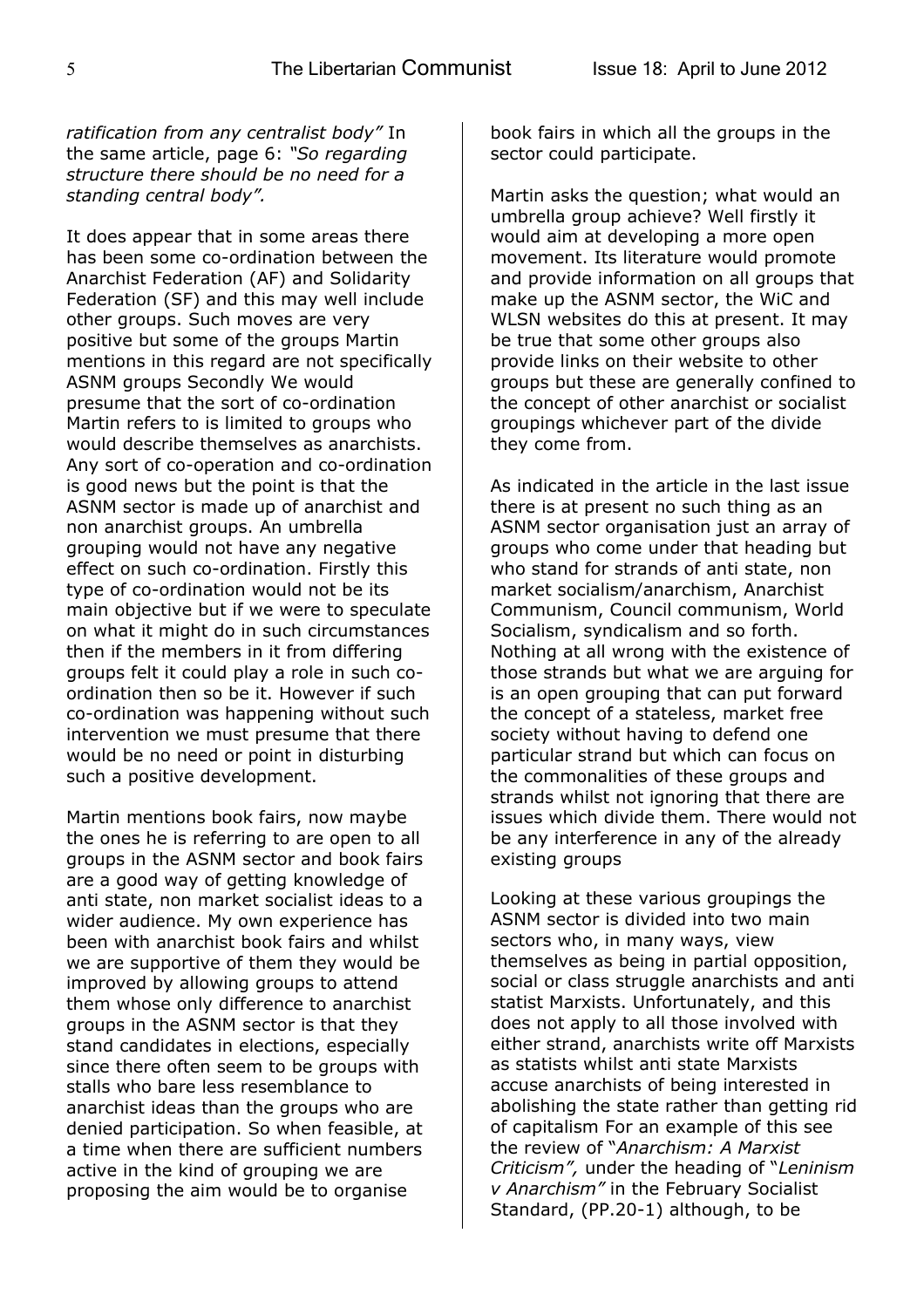honest this is rather more conciliatory than many examples. A better or if you like worse example, it depends on which angle you approach it from, comes from the other direction and is in the March edition of **Freedom, (p.20) "***The (anarchist idea of Communism"***, by Brian Morris.** Although this is not dealing with Marxian organisations in the ASNM sector it tends to lump Marxism in general with authoritarian statist tendencies. A prime example of this is in the ending of the article when Morris states:

*"The Marxists are just discovering for themselves what Bakunin was affirming way back in the nineteenth century in his opposition to the statist politics of Karl Marx"*

#### Another example of this is in **the March edition of Resistance the Anarchist Federation monthly newssheet.**

Speaking of the  $125<sup>th</sup>$  anniversary of the anarchist international in August this year they emphasise the split in the international as being based on authoritarian Marxists versus freedom loving anarchists.

*"This split;* they suggest: "*represents a fundamental divide between those who believe that communism can be opposed from above, and those who believe that we can only have true communism if we have freedom as well."* 

 So here all Marxism is dismissed as authoritarian from the outset although the anarchists did not realise this until Bakunin and Marx fell out. They also conveniently forget that there was early opposition to developments after the Russian revolution from a Marxist perspective as well as from an anarchist one. It is quite frustrating to have to continue reading this type of biased analysis from groups who one has much in common with. Relating this to the attempt to form an umbrella grouping for our sector the point is not to bring the two strands together into a single unified one but to look at how the two different analyses can be used to compliment each other, examine what they have in

common and attempt to create increased understanding between the two. This would surely be better than the pointless bickering that still goes on and has such a negative impact in promoting our sector as a whole.

Both WiC and WLSN already indicate an outline of the sort of open organisation which is being advocated. Just look at the websites in question and you can see links to a whole host of groups that either are part of the ASNM section or very close to it. What the WiC and WLSN do that almost no other grouping does is to list groups that come from both sides of the divide in the sector as a whole. The other website that crosses this divide to a certain extent is **libcom.org** but that provides this function more via its history and library section than through direct links. However praise where praise is due **libcom.org** is a very valuable source of information for our sector. So in a nutshell the most valuable function an ASNM umbrella grouping would aim at providing is in seeking to bridge this anarchist/Marxist divide in our sector. The point is that this function needs to be performed by a grouping that operates through concrete organisation and not just on the web.

So let's be clear the aim is **not** to organise all ASNM groups under one roof or have them collaborating under that one roof and therefore lose their own identity. It is about developing more understanding between those groups and the two main strands which seem divided at present. This is what the LC was set up to do but the idea now needs to be taken on to an organisational level and the vehicle for doing this would seem to be either WiC or WLSN or better still some type of merger between these two groups. To this end we would urge members of both these grouping to respond to the issues raised here. We would also thank Martin for his contribution which hopefully has led to a better understanding of what is being proposed.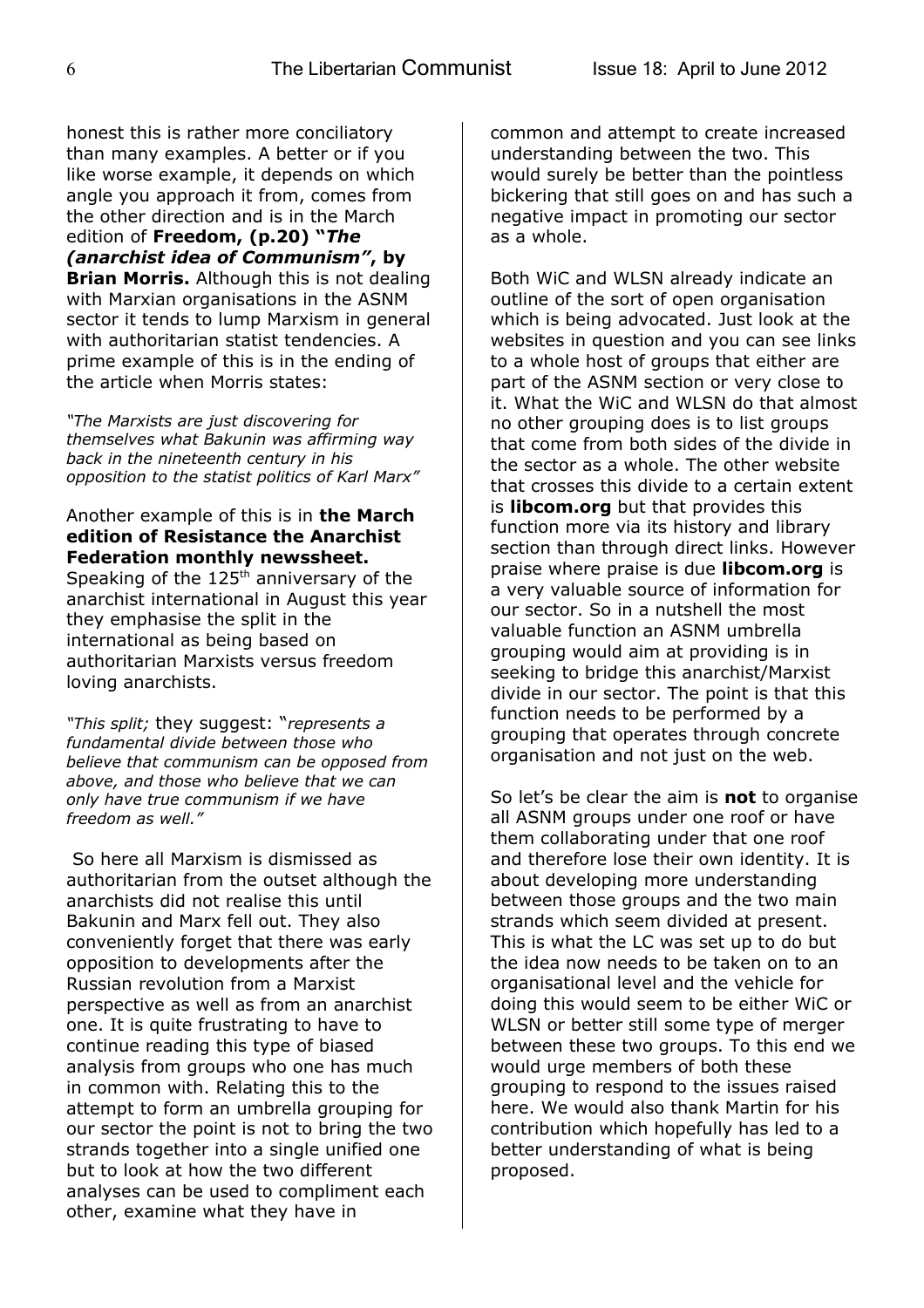# **Problems of Seeing through the Class Divide.**

Reading *"Workers Self-Management: Some Thoughts"* (Lib Com #16, page 3) part of the second paragraph reads:

*"The problems when discussing concepts such as workers self-management is that we can be guilty of accepting or rejecting the actual term without considering the actual substance . . . the point is that workers self-management can take a variety of forms."*

With the "Occupy Wall Street" movement spreading all over the world and identifying themselves (us) as the 99 per cent (but for reasons inherent to a leaderless diffuse movement failing to consistently contextualise this mantra in terms of class) it can't hurt to consider the Marxian concept of class as Marx formulated it in the 1840s, and the actual substance, the signified of that signifier, in today's world, its current variety of form. Key to Marx's concept of class is a person's social relation to the means of production that the industrial transformation has brought about. The concept was and is simple – if you work for wages you are *working class*; the only "thing" you have to sell on the market is your labour power. If you derive a pecuniary income from rents, interest and/or expropriated surplus value produced through the labour power of the wage earning working class, you are a *capitalist;* the "personification of capital *"*. The entire population in a capitalist society is ipso facto divided into two classes. This concept is simple, true and still obtains. How and why has it become so obfuscated?

Come let us reason together on the concept of class and try to determine its substantial content in the variety of form its taken in to-days social world.

The way to do this is to track the ideological mutation of the concept of "class*"* and the adumbrations that have been used to cloak it through the decades, using the written records and literature left to us by sociologists that have focused some of their studies on the capitalist mode of production and in particular on its effects on the social psyche in an objective way. This form of analysis introduces the Materialist Conception of History (MCH) and Dialectics into our conversation.

# **We see through a Class Darkly.**

*"According to the Materialist Conception of History, technology, ideology, laws, culture and social practices are ultimately shaped by the way in which humans produce the necessities of life"* [**Dr Who,** *World Socialist Review***, #22 p.59].**

This version of the MCH is a quasimechanical teleogism masquerading as a social law. The fetishism of this conception tends to make a transcendent entity of the historical constructions people resort to in order to give an (always provisional) account of, and structure and meaning to, innumerable historical actions, the list of which must always remain incomplete. If possession of the complete knowledge that Pierre Simon de Laplace postulated were possible, then history could be reduced to an automaton driven by the laws of dead matter. But clear-eyed ratiocination dictates that we ascribe that role to the capitalist system (which can be abolished), not to material development (which cannot be). Classes result from power differentials; class relations are always relations of power. State power and those who wield it in the interest of the ruling class perpetuate a classstratified society and the current "for profit" mode of production, which greatly favours those with political and economic power.

Dr. Who's simplistic definition leaves out of account "class," defined by Marx as contingent on a person's social relation to the means of production; by omitting the class perspective the simultaneous production of various social worlds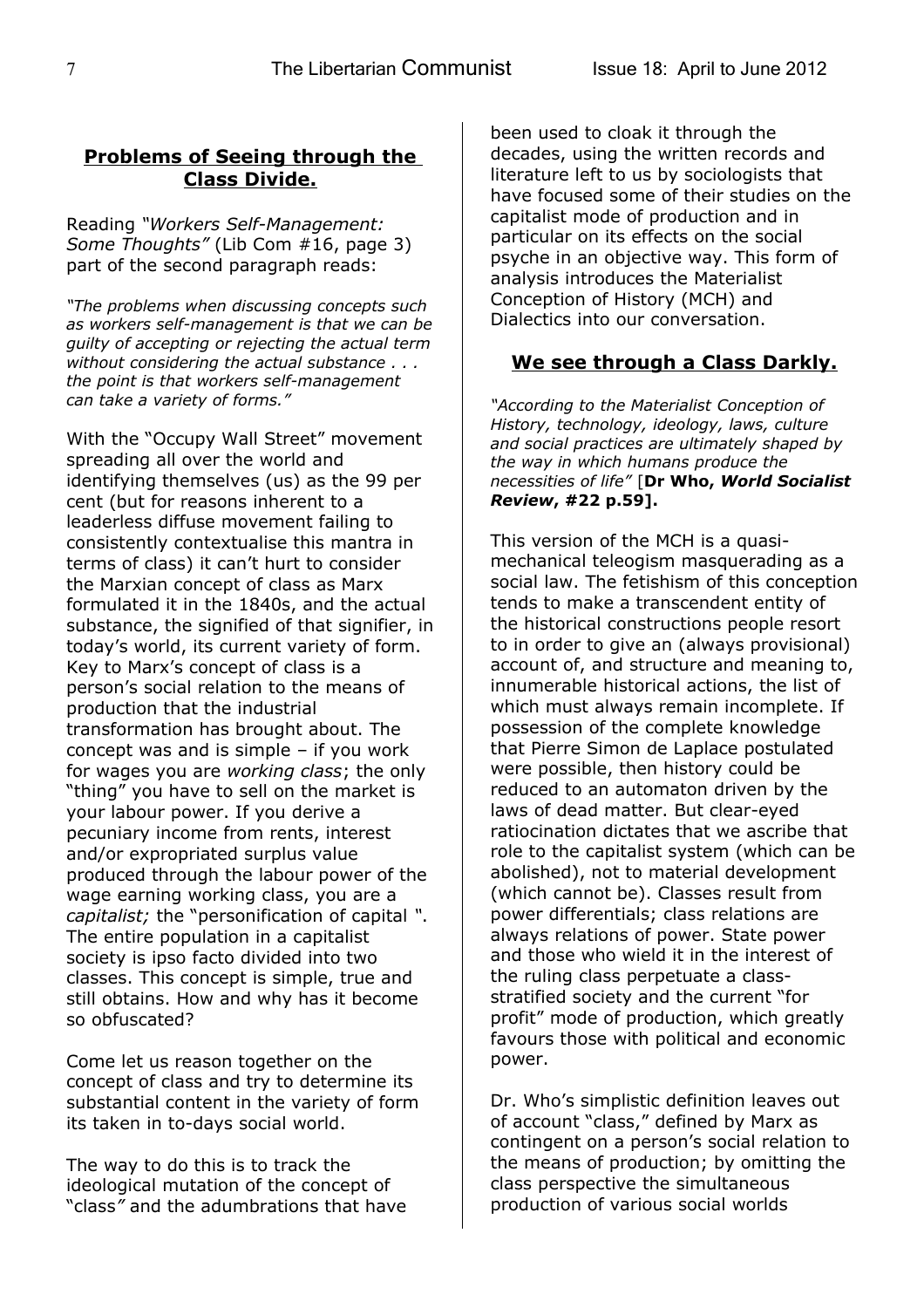escapes detection. This is of ultimate importance – one world (class) of ease and plenty and POWER . . . .The other world (class) of hard labour rewarded by privation and need, want and powerlessness – the absolute basis of the class war. Marx himself said in the *Manifesto* that all hitherto history was in fact the history of class struggle.

# **How the class became so dark.**

"*Man ... is the most imitative of all animals and learns his first lessons through mimicry*" **(Aristotle,** *Poetics***).**

"*The whole question as to a class distinction in respect to spiritual make-up is . . . obscured by the presence in all classes of society, of acquired habits of life that closely simulate inherited traits and at the same time act to develop in the entire body of the population the traits which they simulate. These acquired habits, of assumed traits of character, are most commonly of an aristocratic cast."* **[Thorstein Veblen, 1899].**

Superficially this statement may sound like an application of Lamarckism or Bergsonism but only by inadvertently overlooking the proviso "simulate"

*"These acquired habits"* (mentioned above), **Max Weber** says, *"constitute a 'psychological set' which arises when the habituation of an action causes conduct which in the beginning constitutes plain habit later to be experienced as binding; then, with the awareness of the diffusion of such conduct among a plurality of individuals, it comes to be incorporated as 'consensus' into people's partly or wholly conscious 'expectations' as to the meaningfully corresponding conduct of others; finally these 'consensual understandings' acquire the guaranty of coercive enforcement by which they are distinguished from mere 'conventions'"* **[Max Weber,** *Economy and Society***, 1919].** 

The above illustrates that the emulation of what Veblen calls the "Aristocratic Caste" by all other classes is not a product of socio-biology or force of nature (including the ideological construct of "human nature") but a social construct brought

about by an economic system of production and distribution imposed from above that fosters competition rather than cooperation.

Before the technological development of mass media the hard line class demarcation began to dissolve through everyday associations and mimetic socialization; under the rationality of the competitive system a conformed type of pragmatism developed resulting in a social praxis that fits the logic of the system – irrational systems can endure only so long as they express the telos of the dominant class, are perceived as doxic – and go unquestioned. All mass media are now corporate and disseminate the ideology that the world that exists is the best of all possible worlds and, above all, is natural. True bottom-up participatory democracy is impossible through the very existence of a dominant minority class and only a nominal democracy can exist where the dominant minority class has legally defined money as protected political speech. So Aristotle's phronesis **[note 1]** is distorted and stunted, corrupting what he termed Doxa (public opinion), which he believed was inevitably fallible, into Allodoxia **[note 2]**, which is false by definition and is PROPOGATED and SPREAD by the Doxosophists of every commercial mass media outlet during regular news broadcasts as well as entertainment programming.

#### In **Walter Lippmann's book** *Public Opinion* **[1922, p. 174],** the two-time Pulitzer Prize winner wrote*:*

 *"To anyone not immersed in the routine interests of political science, it is almost inexplicable that no American student of government, no American sociologist, has ever written a book on newsgathering."*

Well, in 1980 Mark Fishman, Associate Professor of Sociology at Brooklyn College City University of New York, wrote such a book entitled *Manufacturing the News.* A review of that book appears at **[http://wspus.org/2011/11/manufacturi](http://wspus.org/2011/11/manufacturing-the-news/) [ng-the-news/](http://wspus.org/2011/11/manufacturing-the-news/).** This review, written during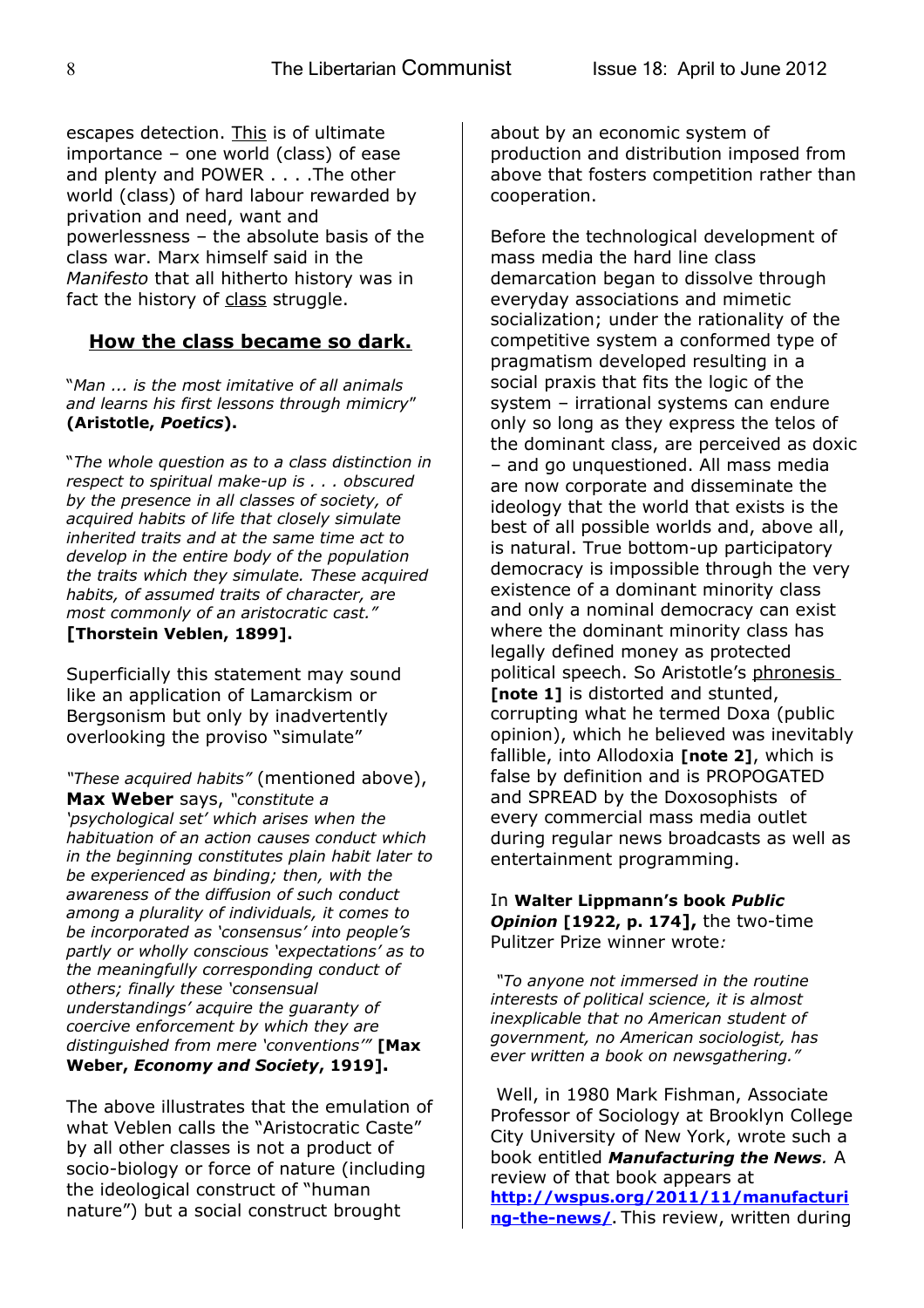the debacle at *The News of the World,* is suggested reading for those who would like to better understand how straight, unbiased, common, routine, everyday news is gathered and produced. Fishman shows with scientific methodology just how much ruling class ideology goes into *"normal"* news. Though Louis Althusser may be persona non grata among the socialist tribe that reasons in the way many of us do, he did well when he wrote:

*"Ideology is a 'representation' of the imaginary relationship of individuals to their real conditions of existence"* **[Althusser, 1971].**

# **Enter Leviathan and its Ideological Apparatus**

*"Ever since capitalism came into existence states have intervened in the world market, to try to distort it in favour of enterprises operating from within their borders. They have used their political power to help their 'home' enterprises acquire a bigger share of world profits . . ."* **[A. Buick and J. Crump,** *State Capitalism***, p. 14]**

States have always conspired to foster growth in their domestic economies i.e., states are the administrative arm of the capitalist class. *"America's business is business"*; *"What's good for industry is good for America."* These statements are quotes from U.S. presidents and echoed by the U.S. political class. You do not have to be a kookaburra wearing a tinfoil hat to see the state as a participant in a conspiracy that favours big business and the minority capitalist class. It is dialectical reasoning that favouring one of two classes that are in opposition necessarily redounds to the detriment of the other class. The power of economic (and therefore social) exploitation by the dominant capitalist class is enhanced by state practices and helps maintain their higher position in the distributions. As **Adam Buick** says,

*"In the real world, the unequal distribution of power inevitably leads to unequal distribution of goods"* **[ibid, p.58].**

*"Rationally consociated conduct of a dominational structure finds its typical expression in bureaucracy"* **[Max Weber,** *On Law in Economy and Society***, 1954, p.337].** 

One of the ways bureaucracies exert domination is through the creation of categories. The independent variable of "class" in the Marxian sense is replaced by income categories and high earners are termed upper class, middle income earners are called middle class and so on – they are all working class; a term you seldom hear nowadays.

The state, through its bureaucracies, has the capacity to trace out salient social demarcations according to various criteria. Through its work of inculcation of effective, distinct and discrete categories and classifications, the state produces an alledoxic social reality. This expressive and representational capacity to segregate artificial classes and integrate distinct class fractions into competing factions – creating hierarchically graduated class strata within the dominated class – always striving to attain the distinctions (material and symbolic) of the dominated class faction above them, spawns an internecine class struggle between members and groups within the dominated class which is now apperceived as the natural order of society: *"It's just the way things are."*

The intra class struggle masks the objective and very real solidarities of the dominated class and is the most effective negation of the struggle against the exploitation by the dominant capitalist minority. The bureaucratic administrator knows that membership of distinct classes, even down to the most formal of statistical categories such as age brackets, come with distinct advantages and obligations, such as (in the U.S.) retirement at 65 and/or early social security payments at 62 or liability to be sued at 18, the legal age of majority. The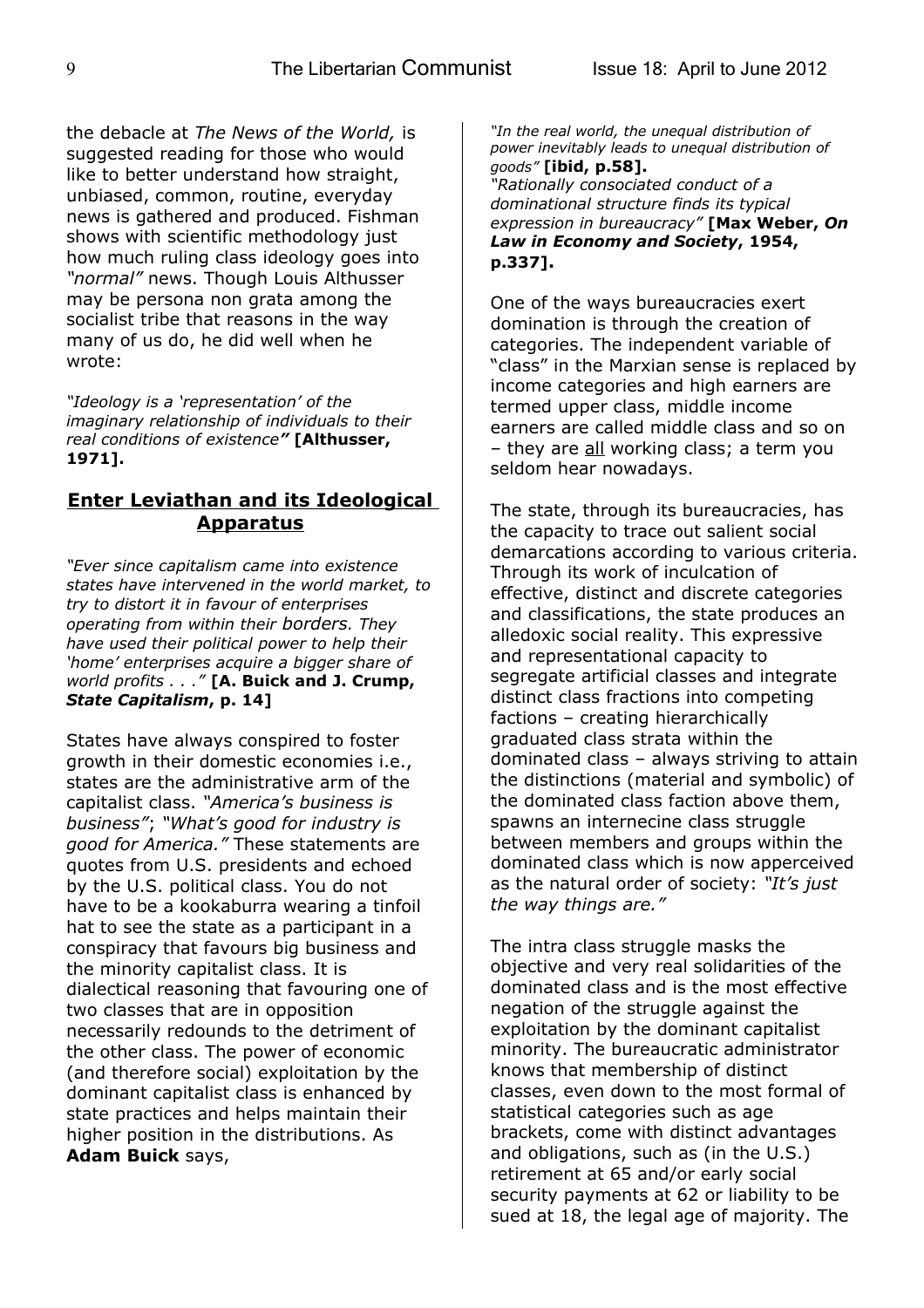frontiers between groups are the stakes in struggles and the classifications establishing these frontiers are instruments of power. This, as I've written elsewhere, is domination through administration.

Look, comrades, producing an awareness of these mechanisms that divide us as a class (and are intended to do so) does not neutralise them. Shining a bright light on social contradictions does not resolve them. Hegel thought states were the subject agent of history, but we, the 99%, know goddamn good and well that it's the working class that authors the world and its history through our labour power. **J.P Sartre** wrote:

#### *"Alienation consists in the free abdication of freedom in favour of the demands of workedupon matter"* **[***Critique de la Raison Dialectique***, 1960]**.

This is how we've been conditioned to work and live – alienated. A conscious and aware working class can neutralise the mechanisms of government and economy through direct and engaged political action after we have resolved the social contradictions first and foremost amongst our own class.

There's no better place to start than wherever you're at; there's no better time to start than now. The strongest weapon against wage slavery is to break debt bondage. Call, write, e-mail, visit and talk to your comrades. Communicate. Come to grips and share what you can, including flats or houses and transport. The fealty of household is a tonic to comradeship, while shared babysitting and domestic chores can reduce dependence on money, save time and effort, deepen communal ties and foster self-development. If you don't do it, then who will?

We say freedom is the conscious decision and act involved in producing for the satisfaction of social needs to the best of our ability with sustainable methods and technologies that do not harm the

environment and leaves time for social connexions and growth to develop well rounded and concerned social actors.

# **JOE R. HOPKINS**

Any thoughts on this article may be sent to [joehopkins@verizon.net](mailto:joehopkins@verizon.net)

# **Notes**

[1] In Aristotle's time, phronesis created conduits for the unconstrained communication necessary for the proper mode of democratic governance. The phronesis that has been spoken of since the end of the  $19<sup>th</sup>$  century until today recalls the efforts of the legal realists to find an immanent rationality through a process of balancing the particular interests of an always changing historical situation.

[2] All of the false recognitions encouraged by the dominant discourse.

# **ORGANIZATION FOR REVOLUTION**

The question of how to organize for revolution has always divided socialists. The importance attached to this question is reflected in the way that various schools of thought are labelled according to the form of organization they favour (syndicalism, guild socialism, council communism). Such divisions need not prevent socialists from working together, for it is quite possible for us to tackle our immediate tasks while leaving the question open, but clearly they make cooperation more difficult. So I have decided to overcome my reluctance to participate in the discussion **[1]** and offer some comments.

# **One question or two?**

Are we dealing with one question here or with two? Namely:

*Question 1***.** What form of organization do we anticipate and/or advocate for the period of heightened resistance to capital and rapidly spreading socialist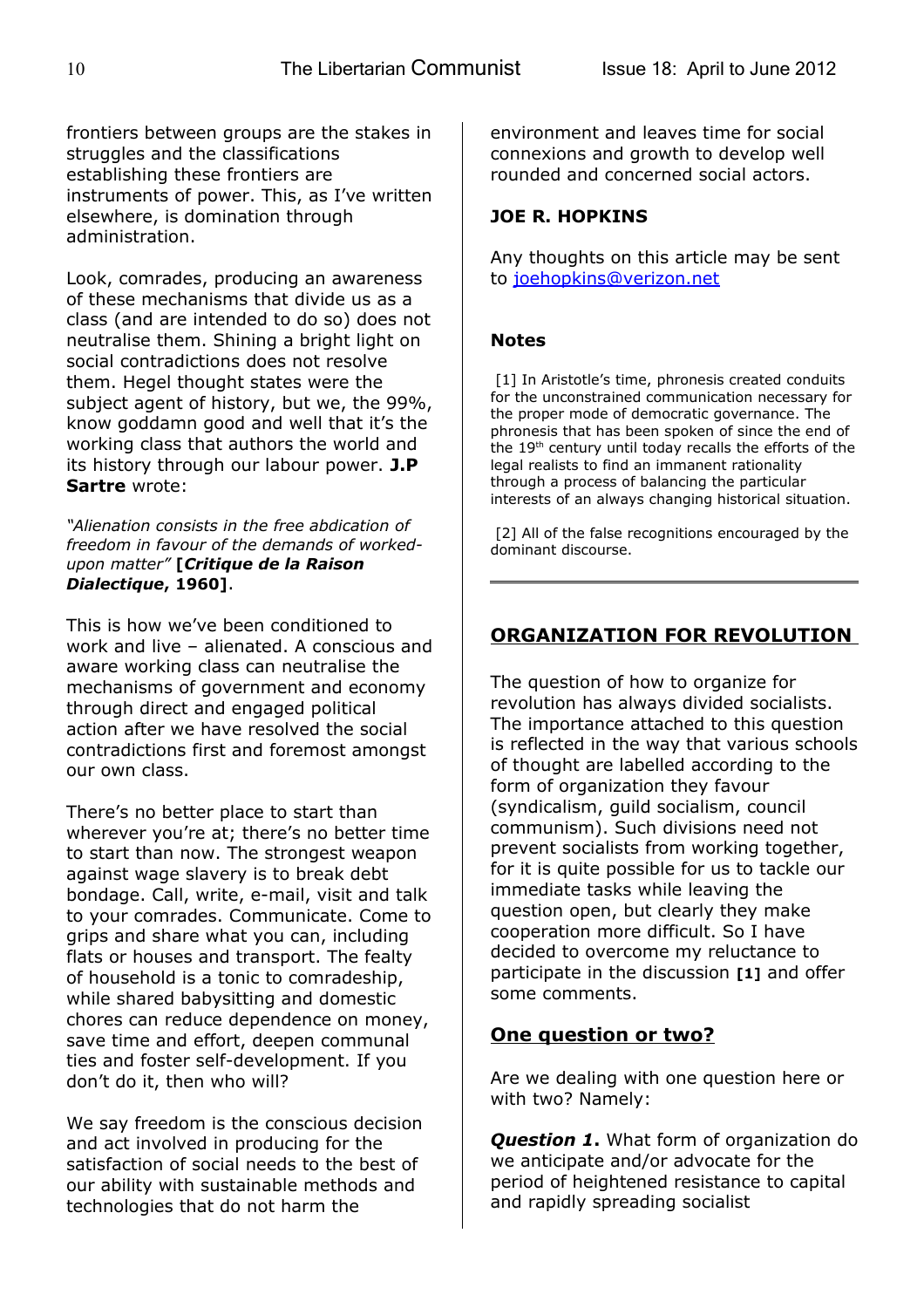consciousness that culminates in the transition to socialism?

*Question 2***.** What form of organization do we anticipate and/or advocate for running social affairs in socialist society (or at least during its initial period)?

Socialists usually assume continuity (if not identity) between the answers to the two questions. Thus, for syndicalists the industrial union (syndicate) is both the chief tool of the intensifying struggle against capital and the main institution through which people in socialism will organize their lives. For council communists, the workplace council (soviet) again serves both purposes. Classical or "pure" anarchists, who envision socialism as a federation of local communes, tend to view the residential neighbourhood as the crucial locus of resistance to capital. The classical social democrats of the WSM are likewise oriented toward organization on the territorial principle (if not quite in the same way).

A certain degree of continuity between forms of organization in the two periods is inevitable: inertia is bound to be a factor even during a revolution. It will also have its advantages. In particular, it should facilitate the process of planning and preparation for the first steps to be taken upon the transition to socialism. Besides helping to ease the huge task of coping with the accumulated problems left by capitalism, this process should help strengthen socialist consciousness, giving it a more concrete and practical cast. **[2]**

Nevertheless, the desirability of organizational continuity is limited by requirements specific to each period. As the transition to socialism approaches, the top priority must be to thwart any possible attempts to suppress or derail the revolution by such means as violence, terror, provocation and sabotage and ensure that the revolution is successfully completed with as little violence as possible (ideally, none at all). Any largescale violence would doom the revolution to failure, either through its outright suppression or by fostering paranoid and repressive tendencies in the postrevolutionary society. The forms of organization best suited to achieve this goal are not necessarily the same as those best suited to democratic decisionmaking in socialism.

# **Parliamentary and/or extraparliamentary organization?**

This brings me to the issue of whether it is possible to use parliament and other electoral institutions of the capitalist state for revolutionary purposes. Recently someone working in the SPGB archives rediscovered a leaflet produced in 1975 by those of us associated with the journal *Libertarian Communism* (we were soon to be expelled, after which we created the **"Social Revolution" group)**. The leaflet explained our areas of agreement and disagreement with the views of the SPGB majority. Re-reading it, I find little with which I would quarrel even now. I reproduce the section on "Socialist Revolution" as an appendix. Here I summarize the main points, adding further comments of my own.

**First point:** The institutions of the capitalist state are ill suited to socialist revolution. Indeed, in large degree they have been deliberately designed to block revolutionary change, as the constitutional history of the United States, for instance, makes crystal clear. **[3]** Therefore the crucial elements of revolutionary organization must develop outside and independently of state institutions.

**Second point:** There may nonetheless be advantages in working inside as well as outside electoral institutions. This means not so much using parliament in any positive sense (let alone relying on it) as "occupying" it in order to prevent its use by anti-socialist forces. The aim is to acquire legitimacy (while delegitimizing anti-socialist forces) in the eyes of parts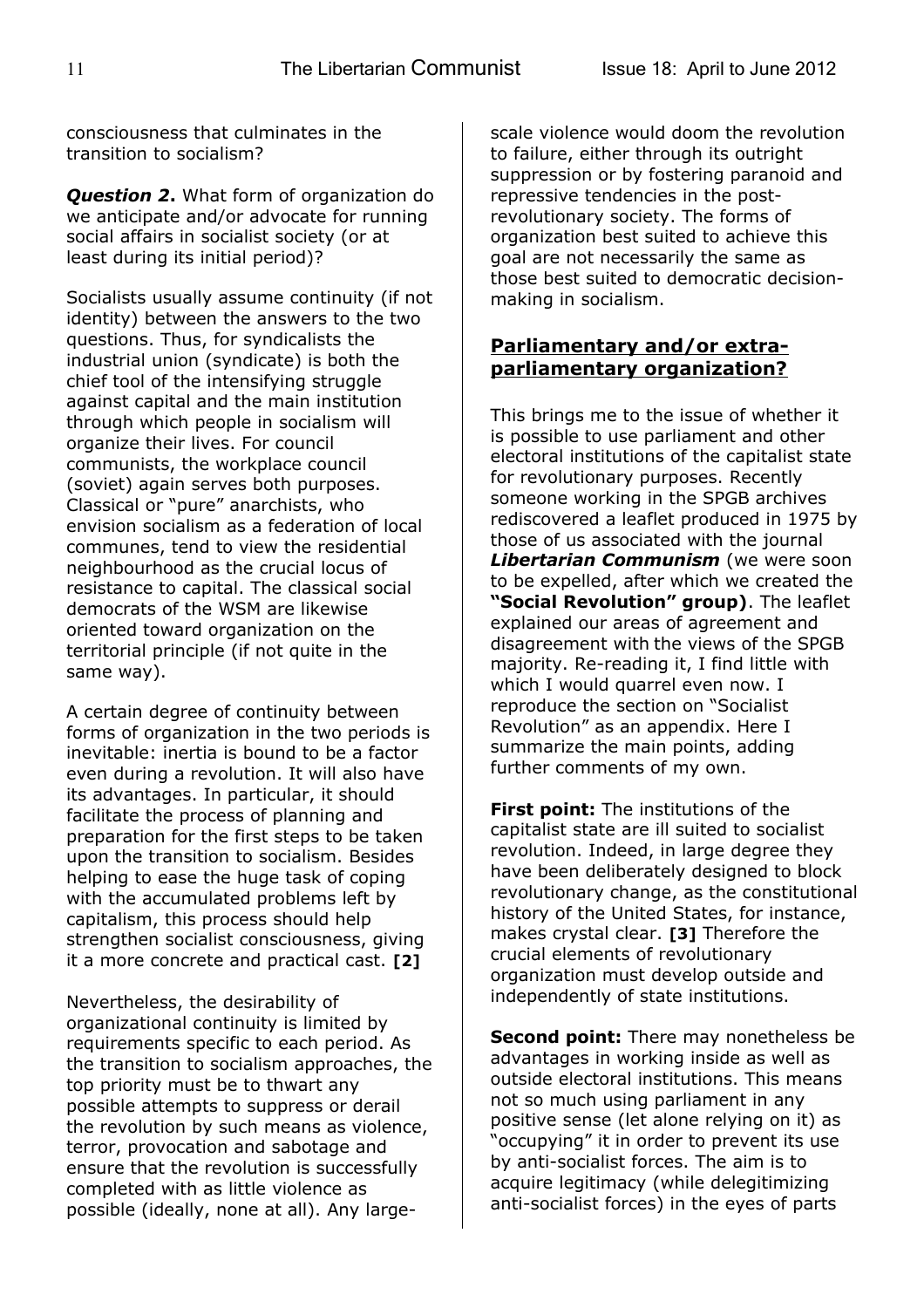of society that are not socialist but respect the "legally and democratically expressed will of the majority." Most crucially, electoral legitimacy may affect the attitude of the armed forces and their willingness to be used against the revolution. True, the strength of this argument depends on the size and disruptive potential possessed by such "middle-of-the-road" parts of society at the time of the revolution. Doubtless this will vary from one country to another. In a deeply polarized situation, it may hardly matter who controls parliament.

One reason not to be dogmatic on this issue is the shifting nature of the borderline between official and unofficial forms of organization. Originally all forms of working class organization were unrecognized and illegal. Only when the capitalist class started to make political concessions to the working class did there arise the dilemma of whether to act inside or outside the system. Whichever choice is made, circumstances can always turn it into its opposite. Parliament can be suppressed and a state of emergency imposed. Conversely, new forms of organization that arise outside the state system can be co-opted and absorbed by it, as happened to the soviets in Russia in 1917-18. There is nothing inherently revolutionary in any particular form of organization.

# **Pre-WWI German social democracy**

A historical digression – but a relevant one. The iconic example of the failure of the parliamentary form of socialist organization is the pre-WWI German Social Democratic Party. Most socialists who have studied this history would probably agree that the voting of war credits in 1914 was merely the culmination of a long process of degeneration. However, it is possible to interpret this process in a way that does not discredit the parliamentary approach as such. This is what the SPGB does when it says that German social democracy lost

its socialist character because it grew too preoccupied with the struggle for immediate reforms, reducing adherence to the socialist goal to a formal ritual on ceremonial occasions.

There was a debate in the early SPGB about how far the party should go in renouncing reform politics. Contrary to a common stereotype, the party rejected the extreme options of blanket opposition or indifference to reforms. It was decided that socialist representatives in parliament or on local councils should support or oppose specific reforms proposed by others on their merits (based on an assessment of working class interests). They would not, however, put forward reform proposals of their own. In this way an optimal distance from reform politics would be maintained, enabling the party to preserve its full commitment to socialism and nothing less.

But how stable would such an attempt at compromise prove in practice? Suppose that a socialist party initially views some non-socialist reform proposal as promising in principle but unworthy of support due to certain defects. The promoters of the reform then approach the party to ask what changes in their proposal would suffice to remedy those defects and win the support of the party's representatives. It would be very difficult to avoid getting drawn into the process of designing possible reforms. My impression is that the degeneration of the SPD was a complex process and that preoccupation with reforms was only one of its aspects. Another important aspect was the corrupting effect of constant contact with a bourgeois social milieu. Many socialist parliamentarians and trade union leaders came to aspire to a higher social position, if not for themselves then at least for their children. They wanted to become "respectable" – that is, gain the respect of the bourgeoisie. **[4]** The SPD also worried about losing its bank accounts and other property if it was too defiant. It was for all these reasons that when push came to shove in 1914 the SPD caved in.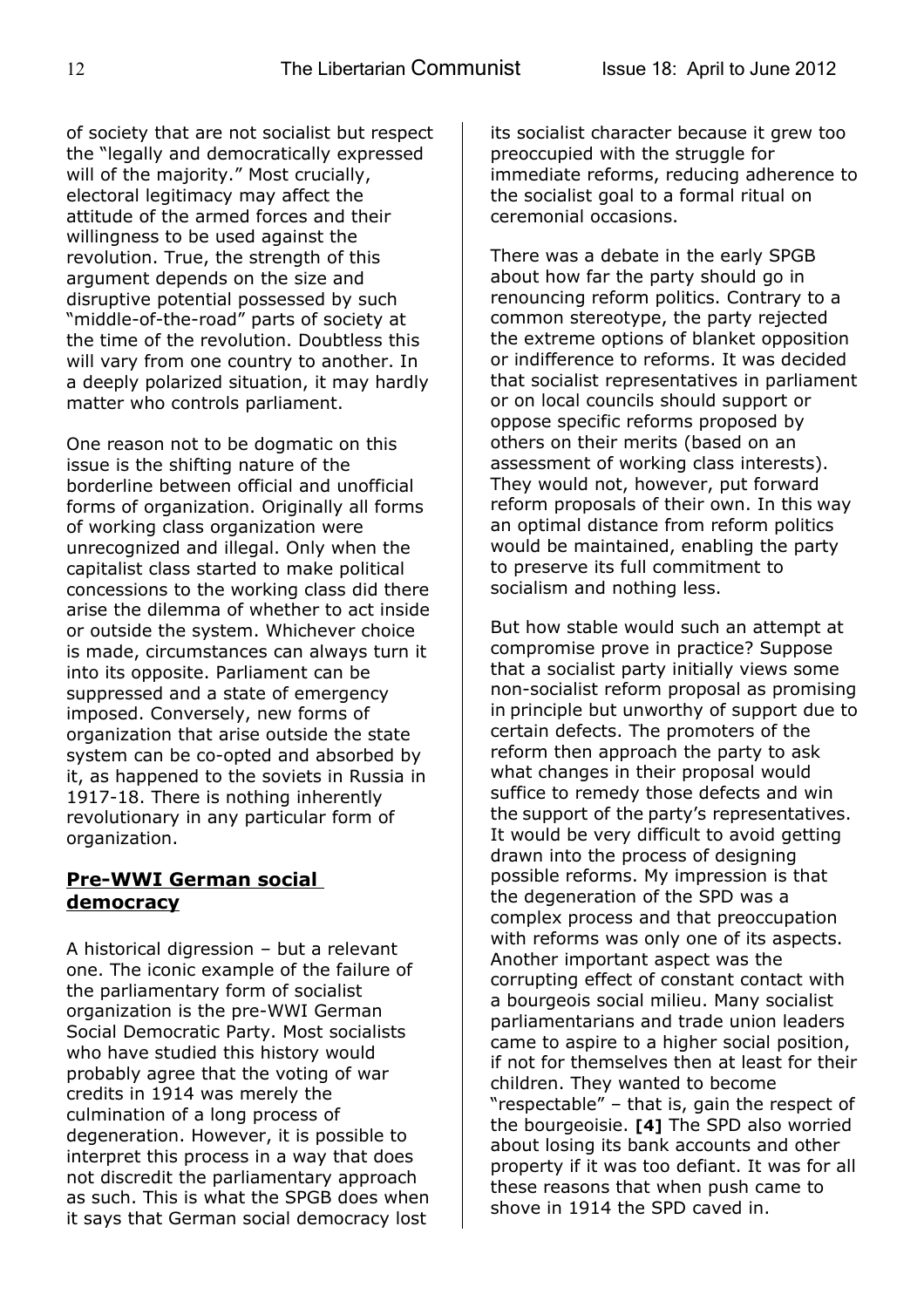Thus, the problem of how any organization that works within official institutions can maintain a real commitment to socialism is a very difficult and perhaps insoluble one. This does not necessarily mean that the use of parliament has to be rejected altogether, regardless of circumstances, but it does show the enormous danger of *relying* on an electoral strategy.

# **Occupational or territorial organization?**

Ideas of revolutionary organization based on occupation, workplace or industry (syndicalism) go back a long way. So do ideas of revolutionary organization based on place of residence (consider the Paris Commune of 1871). As both occupational and territorial forms of organization clearly serve useful and distinct purposes, it is worth paying special attention to tendencies that have combined them. One such tendency is council communism, which takes the workplace council (soviet) as its basic unit but brings workplace delegates together in congresses that correspond to territorial units at the city level and above. Workers' unions organized by industry or craft do not fit into this schema.

Another "combined" tendency that has been undeservedly forgotten is guild socialism, as theorized by **G.D.H. Cole. [5] Cole** envisioned a flexible system for representing and integrating the functional interests of both producers and consumers. His system can readily be adapted and extended in the light of new concerns (e.g., to incorporate environmental interests).

Workplace organization inevitably follows the contours of the existing industrial structure and division of labor, but for precisely this reason its role should not be overemphasized. Highly pertinent here is the critique of syndicalism as a basis of organization within socialism offered by the Japanese "pure anarchist" **Hatta**

**Shuzo. [6] Shuzo's** argument is that syndicalist organization tends to preserve the division of labor inherited from capitalism and the associated narrow mentality. It encourages people to continue thinking of themselves as builders, farmers, miners, physicians, etc. rather than as human beings and members of society, impeding the emergence of a fully rounded personality.

Perhaps the fully rounded personality can only be a long-term goal of socialism, but the process of overcoming limited occupational identities needs to begin immediately because the existing industrial structure is ecologically unsustainable and urgently needs to be transformed. Will people whose sense of identity is tied up with being car makers, truck drivers, mechanics and highway engineers be inclined to cooperate with a rapid shift away from an automobilebased economy?

I also think that this critique can now be extended to territorial organization, because the spatial structure of human life needs to be transformed together with its industrial structure. Thus, suburban sprawl is a concomitant of the automobilebased economy. **[7]** This was not yet the case in Shuzo's interwar Japan, when the traditional rural commune still existed and could be envisioned as a territorial basis for socialism.

# **Past and future**

I am not against the study of past experience and ideas, but let us bear in mind that the future is bound to differ in important ways from the past. Is there not something contradictory in revolutionaries being so attached to tradition? For example, when council communism arose it reflected a process of learning from what was then a *new* experience – the emergence of workers' councils (or, to use the Russian word, soviets). Now, almost a century later, the conditions that gave rise to the councils have changed. In most places the large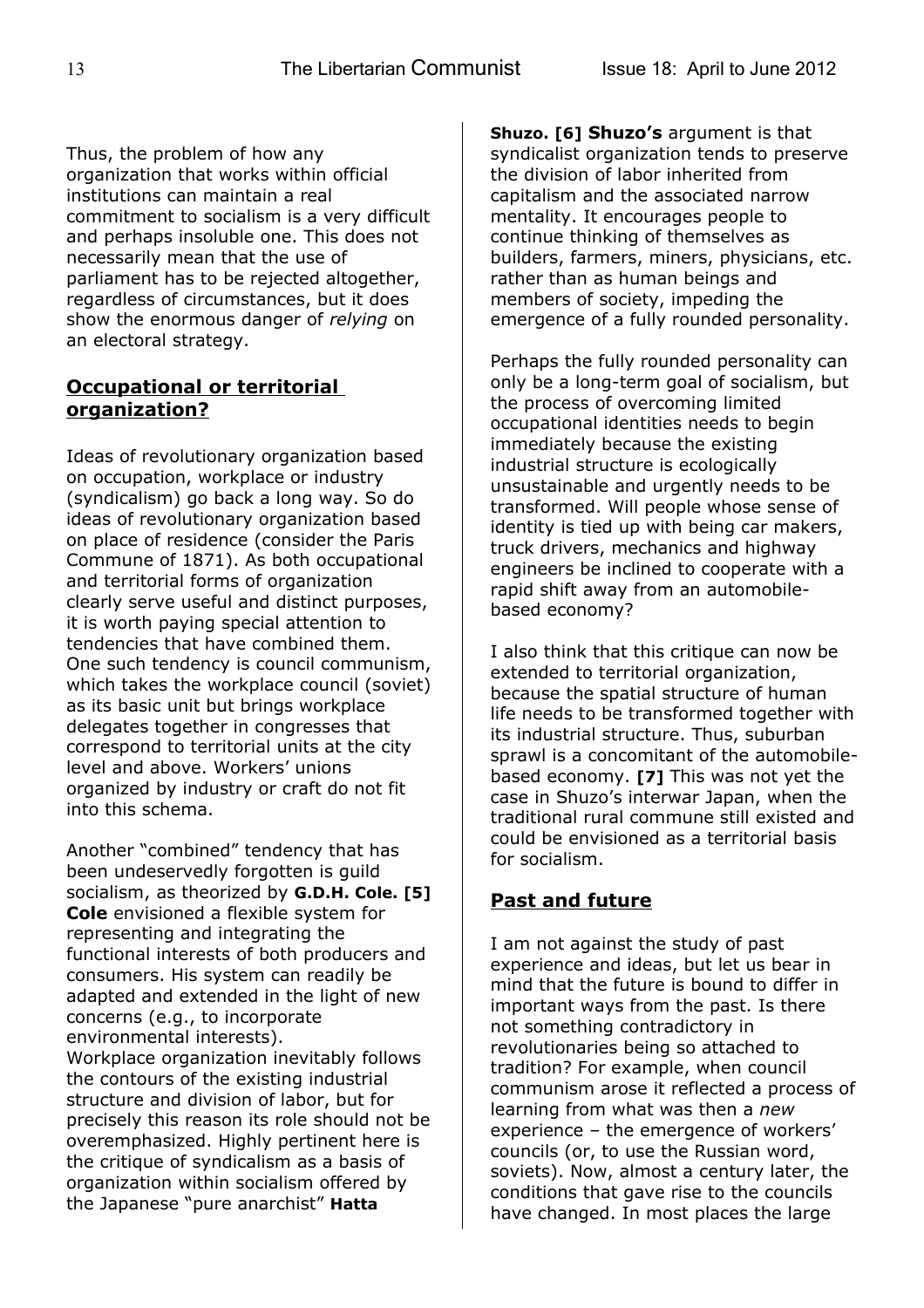factory has lost its earlier status as the dominant type of workplace. So the same attitude of learning from new experience is now expressed not in dogmatic adherence to what has become an *old* doctrine, but in openness to new and unforeseen developments. Modern technology is steadily expanding the range of feasible forms of organization. Both workplace-based and territorial forms bring people together physically. However, computers, teleconferencing and the like enable geographically highly dispersed groups to communicate intensively and cohere on the basis of shared views, concerns, projects and activities. For instance, I take part in an e-mail discussion group conversing mainly in Russian and with members in Russia, Ukraine, Moldova, Japan and the US. Such virtual communities will continue to grow in importance. In particular, they have the potential to make organization across state borders a reality in a way that was not possible in the past. They open up the possibility of granting rights of representation to groups defined neither by occupation nor by residence, but (say) by esthetic outlook, global conception or interest in a given social or scientific problem area. How can these communities best be incorporated into a general model of revolutionary organization?

# **The democratization of bureaucracy**

My final remark reflects my experience of working in the British civil service at an earlier phase of my life. It seems to me that discussions of revolutionary organization place excessive emphasis on arrangements and procedures for formal representation. Whatever its representational format, the proceedings of any decision-making body will be largely shaped by the bureaucracy (apparatus, secretariat, civil service – call it what you will) created to serve it. These bureaucrats will inevitably play a crucial role (even if not an exclusive one) in

setting agendas, presenting background information, framing issues, and defining and appraising options.

So it is crucial to consider how the functioning of bureaucracies can be made more democratic and pluralistic. Formal decision-making bodies must be presented not with a single "expert" consensus that they will be in no position to challenge (with phony alternatives all but one of which are designed to be rejected), but with material reflecting the full diversity of specialist opinion. This is an incomparably more important matter than, say, provisions for the recall of delegates.

# **Stefan**

#### **Notes**

[1] I used to consider the discussion so futile in the current situation that I refused to participate in it. I recall that at one of the meetings in the 1970s that led to the formation of Social Revolution (basically a breakaway from the SPGB) I chose just that moment when the question came up on the agenda to go out for a walk, to the evident annoyance of other comrades who attached greater urgency to it.

#### [2] See Andy Cox's paper "Planning the Revolution" at

[http://socialistmatters.webs.com/.](http://socialistmatters.webs.com/) At this stage the focus of public discussion will shift away from the question of *whether* to establish socialism – it will be taken increasingly for granted that socialism will soon be established – to the question of *how* various problems will be tackled by socialist society, with a wide range of competing conceptions advocated by different (though equally socialist) associations (socialist pluralism).

#### [3] The classic work on this subject is **Charles A. Beard,** *An Economic Interpretation of the Constitution* **(1954).**

[4] I draw here on my reading of the sociologist **Robert Michels**, who had inside knowledge of the SPD (in his youth he was active on its left wing). His book *Political* **Parties** is considered a classic on the process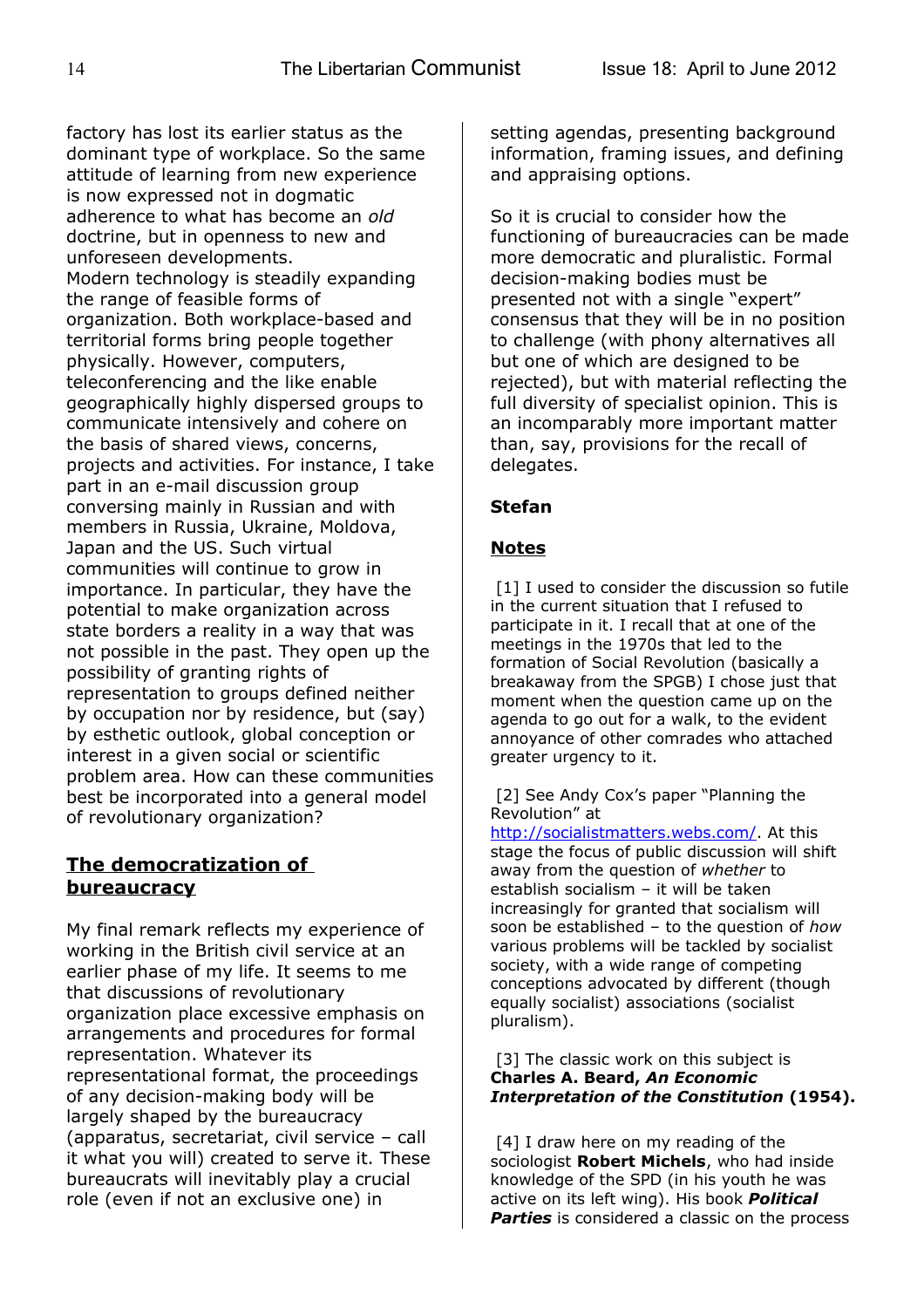of bureaucratization. One interesting point made by Michels is that the socialists least prone to corruption are those who themselves come from a bourgeois background: they know best what the bourgeois milieu is like and have made a deliberate choice to reject it.

 [5] Cole disseminated his ideas in the 1910s and 1920s. His *Guild Socialism Restated* was republished by Transaction Publishers in 1980.

[6**] John Crump,** *Hatta Shuzo and Pure Anarchism in Interwar Japan* (Macmillan and St. Martin's Press, 1993). For a broader survey of anarchism, social democracy and syndicalism in Japan, see **John Crump,** *The Origins of Socialist Thought in Japan* (Croom Helm, 1983), especially Chapter 10.

[7] On the car culture, suburban sprawl, and their effects on land use, see: **Brian Ladd,** *Autophobia* (University of Chicago Press, 2008); **John A. Jakle and Keith A. Sculle,** *Lots of Parking* (University of Virginia Press, 2004)

#### **APPENDIX. Section on "Socialist Revolution" from leaflet produced in 1975 by SPGB members associated with the journal** *Libertarian Communism***.**

We agree that socialism can only be established by the majority of the working class in the industrially advanced countries acting on the basis of an understanding of, and desire for, socialism. The SPGB view is that when there is majority socialist consciousness the working class will elect Socialist Party MPs into Parliament who will be mandated to take the necessary steps to abolish capitalism and establish socialism. We hold however that socialism means such fundamental changes in all areas of social life that the form of organisation used to effect the social revolution must be one that allows the fullest participation of all in the determination of policy and the conversion of policy into practice.

Parliament is by no means such a form of organisation, for several reasons: MPs are not delegates, once elected they can't be removed from Parliament till the next election. These MPs would, according to the SPGB constitution, act on the instructions of the EC (Rule 29) who are not delegates, but answerable to the

members only once a year. The MPs would not be elected as delegates from all the different areas of social life – different industries, education, transport systems, etc – that would have to be transformed, but would be members of a political party to which certainly not all the working class would belong. And, perhaps most fundamentally, a 'Parliamentary' revolution obviously involves only a handful of people in the actual transformation of society, exactly at a time when the greatest mass participation is needed. We hold that it must be the working class itself that takes power, not a political party in the name of the working class. Thus the main means of organisation used in carrying through the revolution must be councils of revocable delegates in workplaces, community areas, educational establishments, etc, acting on the guidelines provided by regular mass meetings and referenda. These councils would be federated to co-ordinate activity.

A further danger of the Parliamentary position is that the assumption that a majority in Parliament automatically gives control of the armed forces, (we think that it might help, but that it by no means guarantees it), might lead socialists to neglect the vital task of getting socialist ideas across to the working class members of the armed forces. That these workers are conscious to the extent that they would not be prepared to fight other workers is the only real guarantee against an organised and violent counter-revolution. We think that if Parliament-type institutions are in existence in some parts of the world at the time of the socialist revolution, they might be used by the working class as a subsidiary tactic. However if they are used at all it should be purely for propaganda reasons, and to demonstrate the size of the socialist movement (especially for the purpose of influencing the armed forces). It must be stressed that any socialists elected on to such bodies would not be there for the purpose of deciding how socialism was to be implemented. The way in which socialism is to be implemented can only be decided by the whole of the democratically organised working class.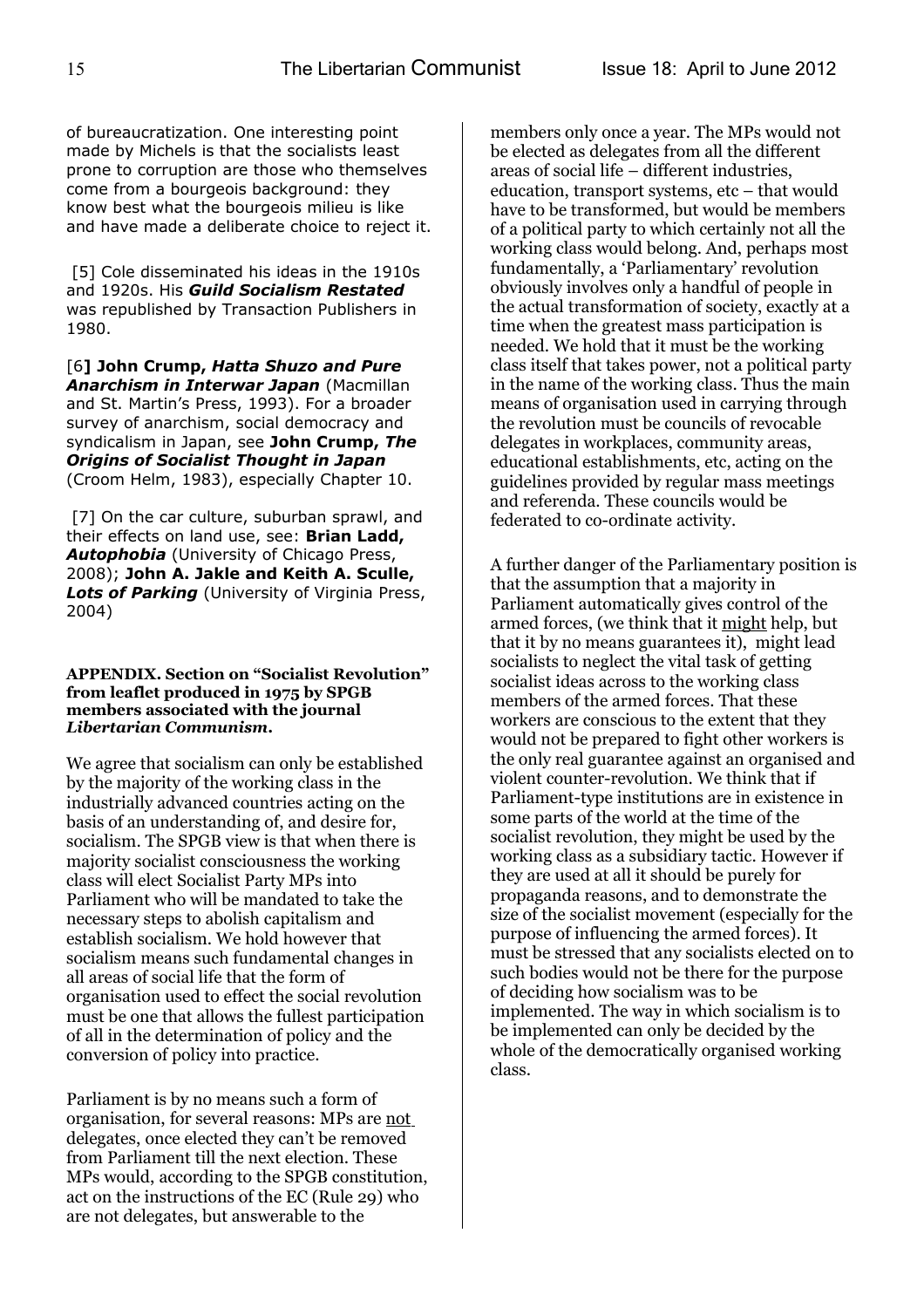# **Occupy: Some Personal Comments**

Just what are we to make of the global Occupy movement? It is probably fair to conclude straight away that it raises more questions than it answers, at least from a communist point of view.

# **Form and Content**

If we start with its strengths we can identify the *form* itself. Although Occupy is part of a highly visible global reaction to the global capitalist crisis, (and I will restrict most of my comments to the London based movement), we can make the following observations. Occupy is not passive, theoretical or armchair – it *occupies* space, and by so doing challenges basic notions of what constitutes public/private including the concept of private property itself. It is non-hierarchical and has democratic decision making (for example, general assembly's), and allows people to contribute according to ability or commitment. It provides an open door policy to the public, and a space where ideas can be discussed on an ad hoc basis or in more detail if you prefer. It provides educational facilities including the use of "expert" guest speakers (often mavericks from the banking/corporate world itself), and offers the maxim "anyone can teach, anyone can learn". This is thoroughly inspiring stuff by any standards, but what of the *content*?

# **Economics Forum**

In January I attended an all day economics meeting at the occupied *Bank of Ideas* building, and the type of ideas being discussed were typical of my other experiences at the St Paul's camp. To describe the ideas and perspectives floating about as *reformist* in the traditional sense of the term, would be misleading. Perhaps the common theme was that the global crisis was caused solely by the banking system which has become decadent over recent years.

Banks would have to be prevented from the corrupt practice of *creating money and debt from nothing*, so the idea of currency reform was an overriding concern. Contempt for modern banking seemed to go hand-in-hand with empathy for industrial capital which was characterised as being fleeced by the financiers. The overall impression seemed to be that we do not live in a globalised system of *capitalism,* but a form of banking landlordism, and insofar as we have capitalism at all it is not proper *free market capitalism,* but a form of *crony capitalism.* As one Speaker said *"Not the capitalism that Adam Smith fought for*". It is worth pointing out that this particular gentleman had previously published for the Adam Smith Institute and also rather gingerly paid homage to **Frederick Von Hayek's** *The Road to Serfdom.* There were a few communist interventions which were well received by some people but the prevailing viewpoints were as described above. The interesting thing about the relationship between the *form* and *content* is that even though many libertarian communist boxes are ticked, such people appear trapped in a petit bourgeois worldview reminiscent of nineteenth century Proudhonism, and it was precisely this which I found most frustrating.

This said and such apparent incoherence notwithstanding, it would be churlish to write off Occupy on this basis alone. This has been a common criticism from both left and right. For the latter, after accepting that there may actually be a few problems with the system that they usually support uncritically, often shout "What is your alternative? You don't really have one do you"! For the left, failure to understand that "socialism" is the answer, or even worse, the "revolutionary party" potentially does not get to grips with what may actually be the beginnings of a revolutionary dynamic. Even if we believe that "socialism" or "libertarian communism" is the answer, we are still no further forward. Aspiration alone will not be enough to advance the revolutionary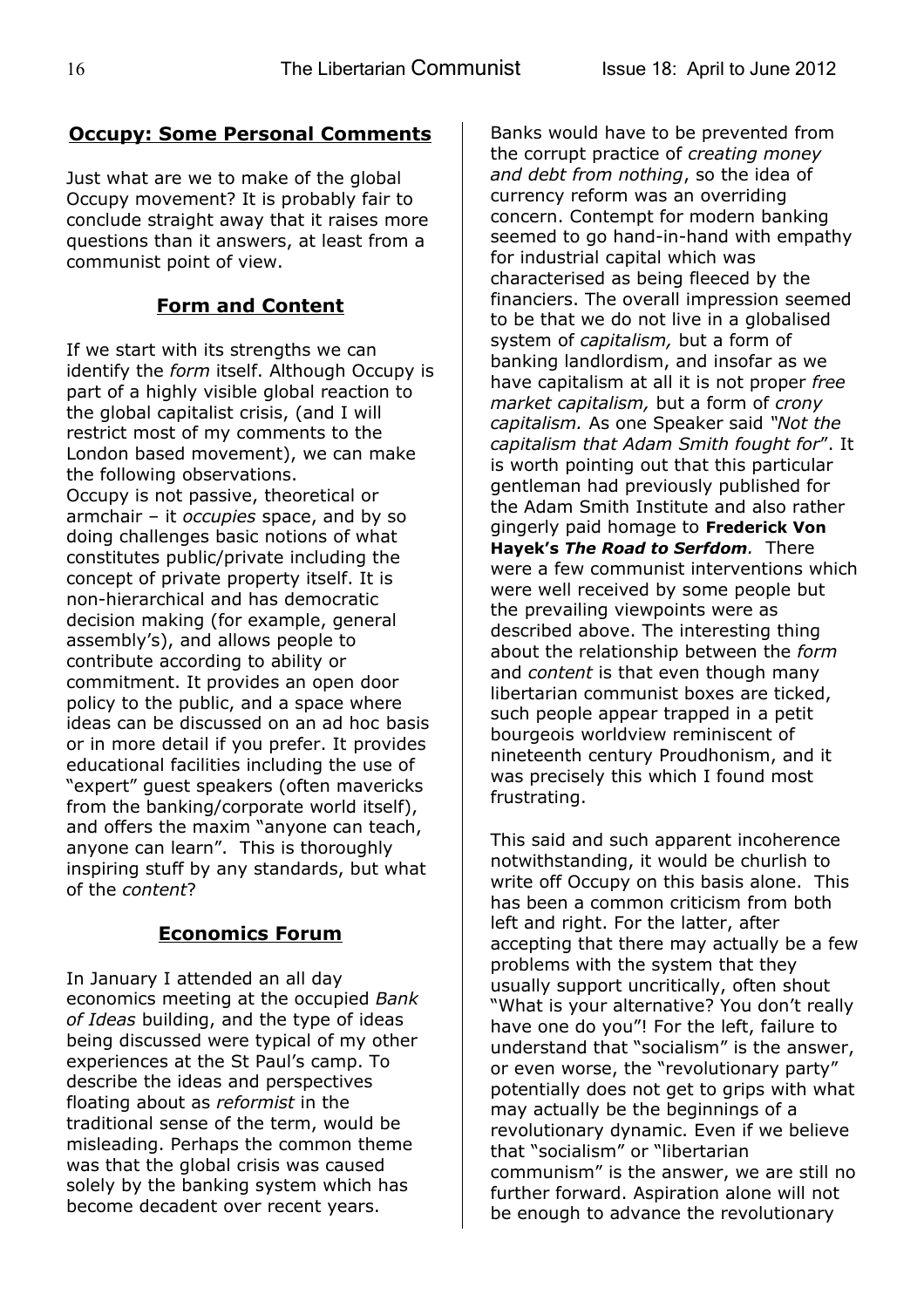process, no matter how much we talk about *class struggle, workers councils* or even the SPGB's *revolutionary* use of parliament.

If we are indeed in the early stages of a revolutionary period, it would be arrogant in the extreme to claim we know exactly how things should be played out. Existing political theories and practices may well preserve knowledge from the *moments* that have gone before, but it is reasonable to assume in our modern age that new forms and practices will come into play. It is in the light of this that we should evaluate not just Occupy, but any future reactions to the crisis.

# **From Proletariat to Precariat?**

This raises the question as to the class nature of Occupy. Obviously, using a standard Marxian analysis one would conclude working class, and they do argue *"we are the 99%"* which is certainly a basis for a class analysis. However, use of such a generic (although valid) category does not necessarily allow us to grasp any subtle changes that have affected any (re)composition that may have occurred in recent years. According to the leftleaning BBC Journalist Paul Mason a new sociological category; the graduate with no future (armed with internet social networking), stands at the epicentre of many a recent global disturbance. How does this link to a wider section of the socalled middle class whose lives have seemingly become more "precarious" in recent years, and does this apply to Occupy activists? (**See** *Occupy Everything* **Edited by Alessio Lunghi & Seth Wheeler** for a fuller discussion on Mason's ideas). I will leave this as an open question.

# **Revolutionary Pluralism**

In any case, if we are to understand the dynamic nature of capitalism, and moreover the strategies of the ruling class in response to the crisis, we are going to need a plurality of responses ourselves.

This is what **David Harvey** refers to as a co- revolutionary politics in his book *The Enigma of Capital***:**

*"The trick is to keep the political movement moving from one sphere of activity to another in mutually reinforcing ways"* **(p228)**.

This means not getting fixated on a particular form and becoming static. We need to know when we have to try something else or even abandon an idea or practice if it ceases to serve our purpose, and confront capital at its most vulnerable point at any one time. This may involve packing the tents away forever.

After many months of turning the steps of St Paul's into a genuinely exciting throb of political activity, the inevitable happened and the authorities moved in and destroyed the camp. I do not believe that this should be lamented. If the tactic is still valid, there will be other occupations (as indeed there are), and if necessary, activists will have to come up with something else. As the great dialectical martial artist, Bruce Lee once put it: *"Be formless, like water"....*

# **Dave Flynn**

Continuing with the theme of the Occupy movement: The following is the text of a flier handed out at an Occupy Boston meeting on the Boston Common in December, 2011 the day after the police forcibly removed Occupiers from Dewey Square, Boston. It was posted on the World in Common Forum

#### www.newdemocracyworld.org

"We are the 99% ... and most likely you are too!

Our goal: 'A society that prioritizes the needs of all before the profits of a few.' From the 'Declaration of Occupation', passed by consensus, at General Assembly, **Dewey Square, Nov. 29, 2011**

Lets ask a scandalous question: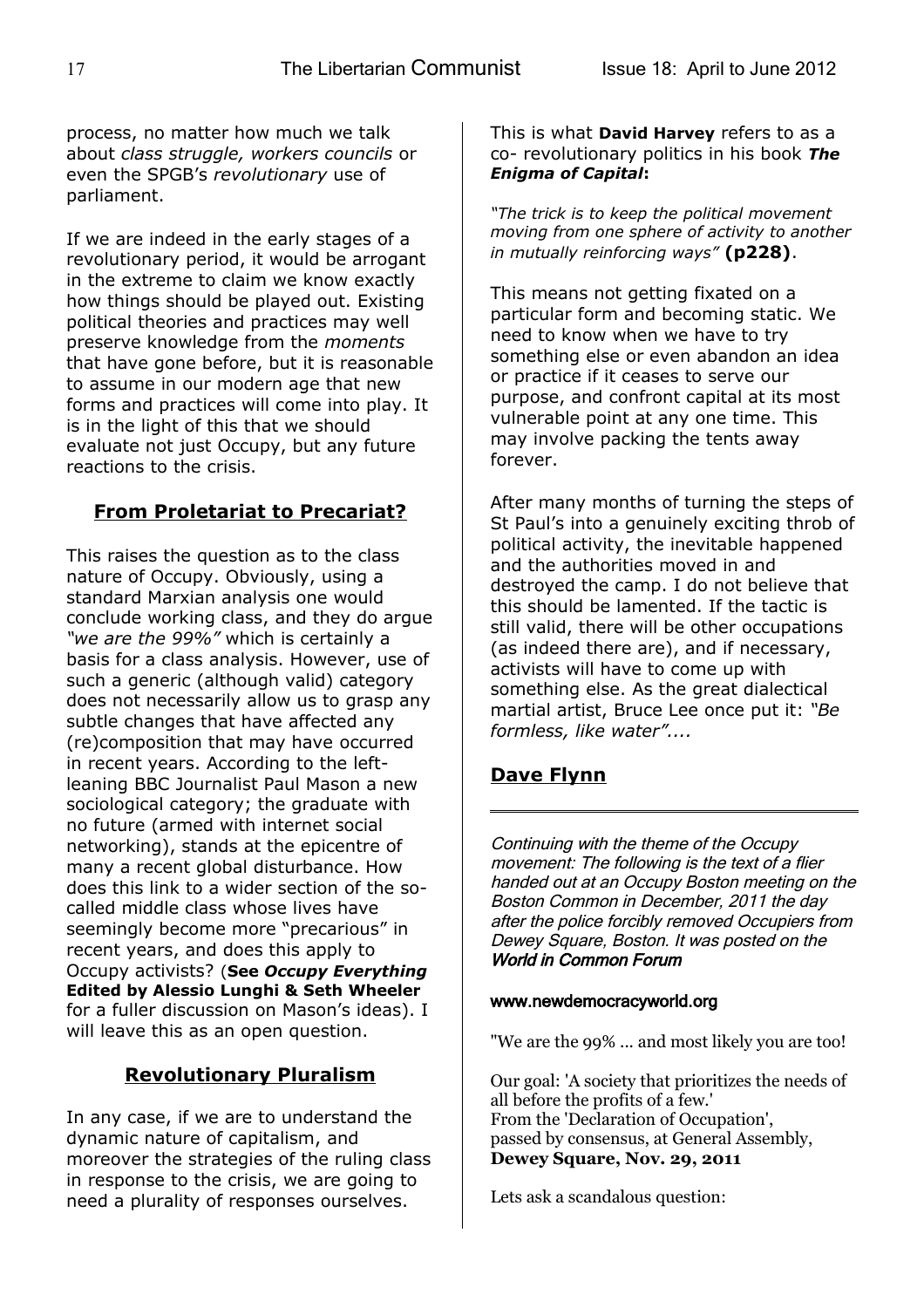Who needs a 1% in the first place? Why should we allow the super-rich, and institutions controlled by the super-rich, to run our lives?

Why can't the 99% run this world ourselves? Why can't we share the wealth and run our economy along lines of mass participatory democracy? Why can't we remake this society's political and economic systems, along egalitarian and socially just principles?

Why should we accept a world where billions go hungry while billionaires bathe in ill-made money they literally can't find anything productive to do with? (They hoard it, and pour it into reckless speculation, into usurious loans, as well as into obscene material consumption ... not to mention the bribing of politicians, and on and on...

Why should we accept an economic system where those who don't have money have no rights to have their basic human needs met? Where people must go into debt and into wageslavery to obtain housing or education? A system where homeless people huddle in the shadow of empty bank-owned foreclosed homes that cry out for new occupants? A system where food rots and people starve until speculators say the price is right?

Why should we accept a system that poisons the planet and destroys the very environment upon which the life of our species (among others) depends? A system that sees the wages and benefits paid to workers as a 'cost' of production that is to be minimized and squeezed whenever possible so that profit can be increased? A system that year after year spends trillions on war and military occupations, while cutting back on social programs and benefits that poor and working people depend on? A system that spends money on opening up new prisons as it shutters factories and schools? Accept this?

Why should we, the 99% settle for a reformed version of this system, of better 'populist' rhetoric from politicians who have been bred to serve the 1%. Why on earth would we respect or fall into line for politicians who represent this system? Why settle for kindlier, gentler tyrants? For a slightly less predatory and toxic capitalism?

#### **Why not instead, go... For the whole thing?**

Of course if and when we do, they will tell us we are being 'crazy'. That we 'are not being realistic.' That things are 'under control.' That things will be O.K.. Above all, the cynicism: that 'this is just the way it is' Our goals are 'impossible' or 'unrealistic'. They call us 'utopian.'

#### **But who is really being realistic and who utopian here?**

Isn't it the case that if the 99% doesn't go for the whole thing, that if we leave a 1% in control of the collective wealth of this society when this movement is done, then whatever reforms or concessions a mass movement manages to win from this elite will eventually be evaded, eroded, and undermined by the army of lawyers, lobbyists, and campaign finance-pimps? Moreover, how can we even have a meaningful, informed mass dialogue in this country when the1% owns, controls, and manage the media ... making the very discourse in our faces, in our eyes, and in our mouths a toxic, deluded manipulated thing? The list goes on and on...I for one am sick of making these lists. Let's get to the root instead: capitalism, a system designed for the endless accumulation of profit, a system that renders all other human and planetary needs external to that singular, predatory, virusdrive. It's a sick system and the 99% can be the cure.

We need to do better than just reforming this toxic mess of a 1% profit-driven system. We can and must not just speak truth to power, but build genuine people's power, with the goal of overthgrowing and overthrowing the rule of the 1% across all aspects of our lives. Let us reject and repulse -- TOGETHER -- the tyrant's grasp of capitalist elites over our economic, political, and social lives.

'Together we're unstoppable ... Another World is Possible!' a slogan from Dewey Square

'99 to 1. Those are Great odds!'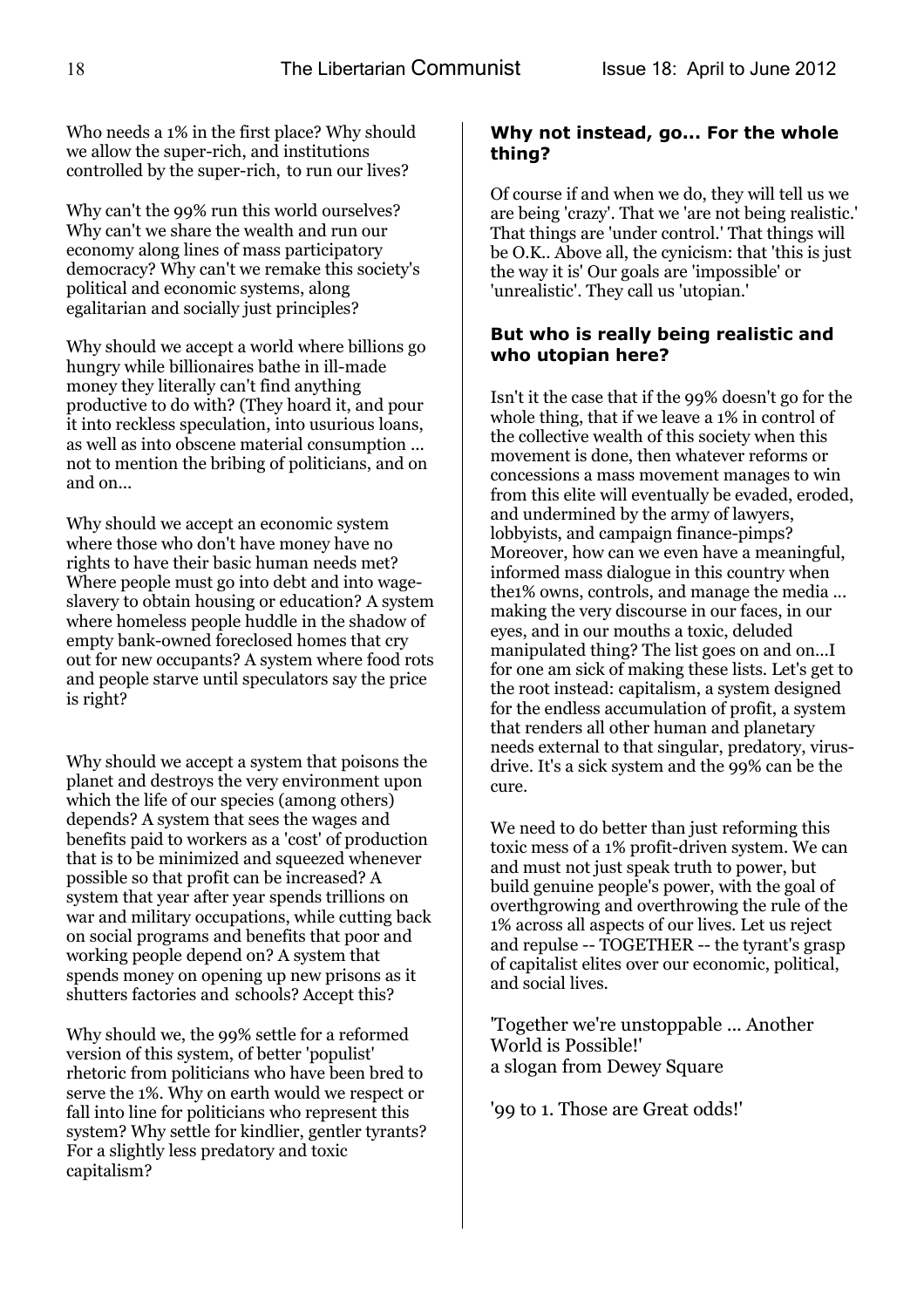# Anti State, Non Market Sector Groups

#### worldsocialistmovement/SPGB:

worldsocialism.org/spgb: Postal address: 52 Clapham High Street London SW4 7UN. Email [spgb@worldsocialim.org](mailto:spgb@worldsocialim.org)

#### Promotional Material for the World Socialist Movement

Tee-shirts Blue with a polar bear and "If You Were a Polar Bear, You'd be a Socialist, Yellow, with blue and green globe and "The World is a Common Treasury for All". Sizes S, M, L, XL, XXL State size when ordering. £7.00 Plus postage and packaging. (P&P).

Mugs: Standard size, red and white. On the front, "Only Sheep Need Leaders" and on the reverse side, "Famine? War? Pollution? Capitalism is the Problem, World Socialism is the Solution" £5 Plus P&P.

Pens: blue and white with blue ink: "Only Sheep" Need Leaders" and a sheep. Red and white with blue ink with "Workers of the World Unite" Black with black ink, "Only Sheep Need Leaders" and a sheep. 50p each Plus P&P.

Baseball Caps: Navy blue with embroidered "World Socialist Movement". £7 each plus P&P.

Balloons: different colours with "World Socialist Movement. 15p each plus P&P.

All items carry the WSM website address. Cheques and Postal Orders made payable to SPGB SW Regional Branch. Also available, a SPGB enamelled badge, "The World for the Workers. £10

For further details on all items contact Veronica at [veronica.clanchy@hotmail.co.uk](mailto:veronica.clanchy@hotmail.co.uk) or phone 01202 569826 ====================================

#### Read issue 22 of the World Socialist Review: Publication of World Socialist Party US.

"Socialists take a look at Obama" "Is Obama a socialist? He does not regard himself as one. Neither do we. This issue of World Socialist Review examines Obama's outlook and life story, his packaging as a politician, and his policy in such areas as healthcare, the economy and the environment. It also places Obama in

*the context of world capitalism and the American political system."*

Also available "Role Modelling Socialist Behaviour: The Life and Letters of Isaac **Rab.** There is a review of this book in the World Socialist Review 22 and further details can be obtained by contacting the address below.

World Socialist Party US (WSPUS) website wspus.org Postal address: World Socialist Party, Box 440247, Boston, MA 02144.

**World In Common: [www.worldincommon.org](http://www.worldincommon.org/) Email [worldincommon@yahoogroups.com](mailto:worldincommon@yahoogroups.com)**

#### **-------------------------------------------**

===================================

#### www.Libcom.org -----------------------------------------------------------

#### Red and Black Notes

You can obtain some RBN items from libcom.org as listed above. If you want to know more than read issue 6 Of The Libertarian Communist and the article by Neil Fettes pp.4-7

-----------------------------------------------

# Red Anarchist Action Network (RAAN)

[www.redanarchist.org](http://www.redanarchist.org/)

=========================

Anarchist Federation: [www.afed.org.uk](http://www.afed.org.uk/): Postal Address BM Arnafed, London WC1N 3XX. Email [info@afed.org.uk](mailto:info@afed.org.uk) 

=================

#### The Commune

#### For workers' self management and communism from below.

Website: thecommune.co.uk Postal address: The Commune, Freedom book shop, 84b Whitechapel High Street, London E1 7QX